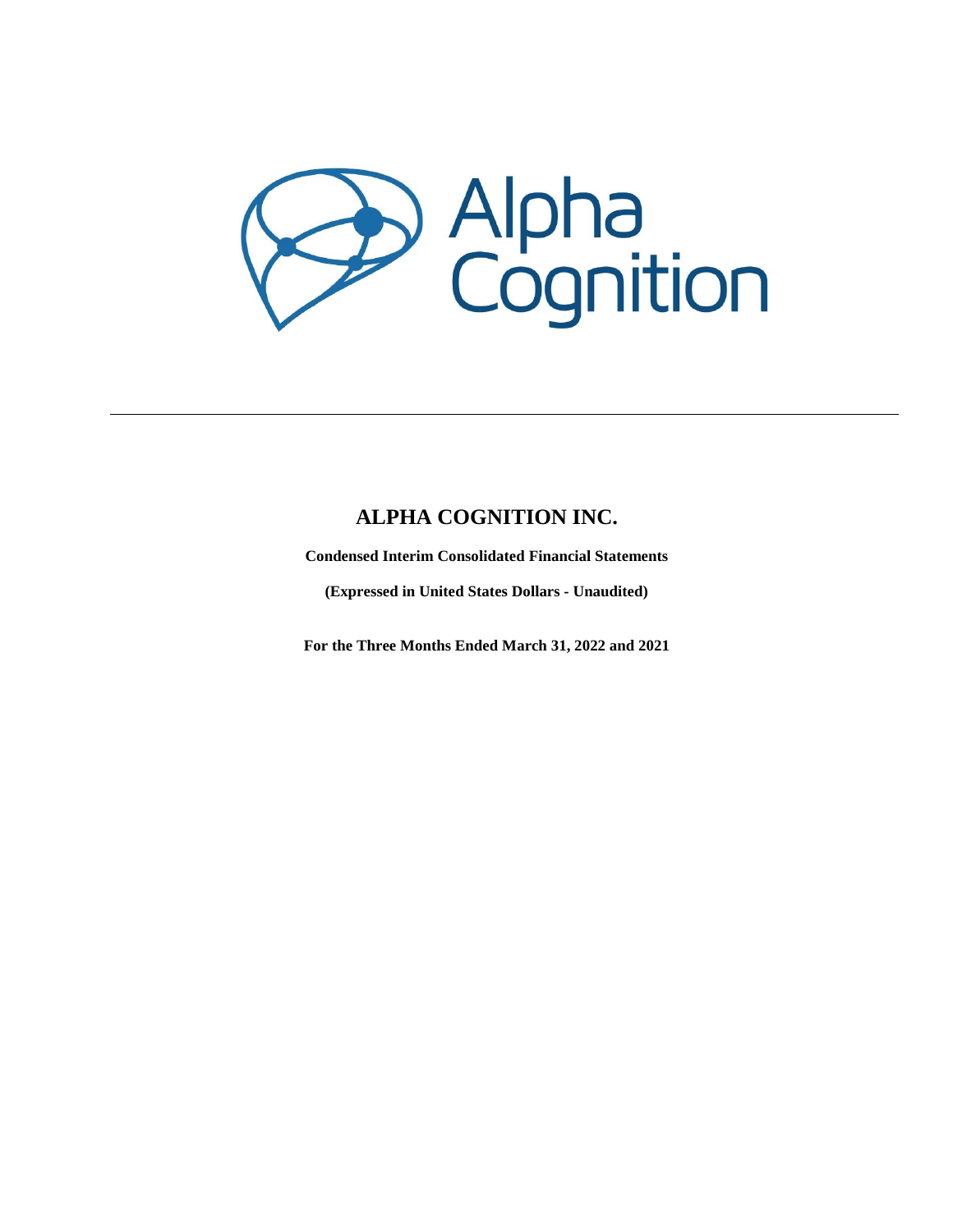# **PAGE**

# **FINANCIAL STATEMENTS**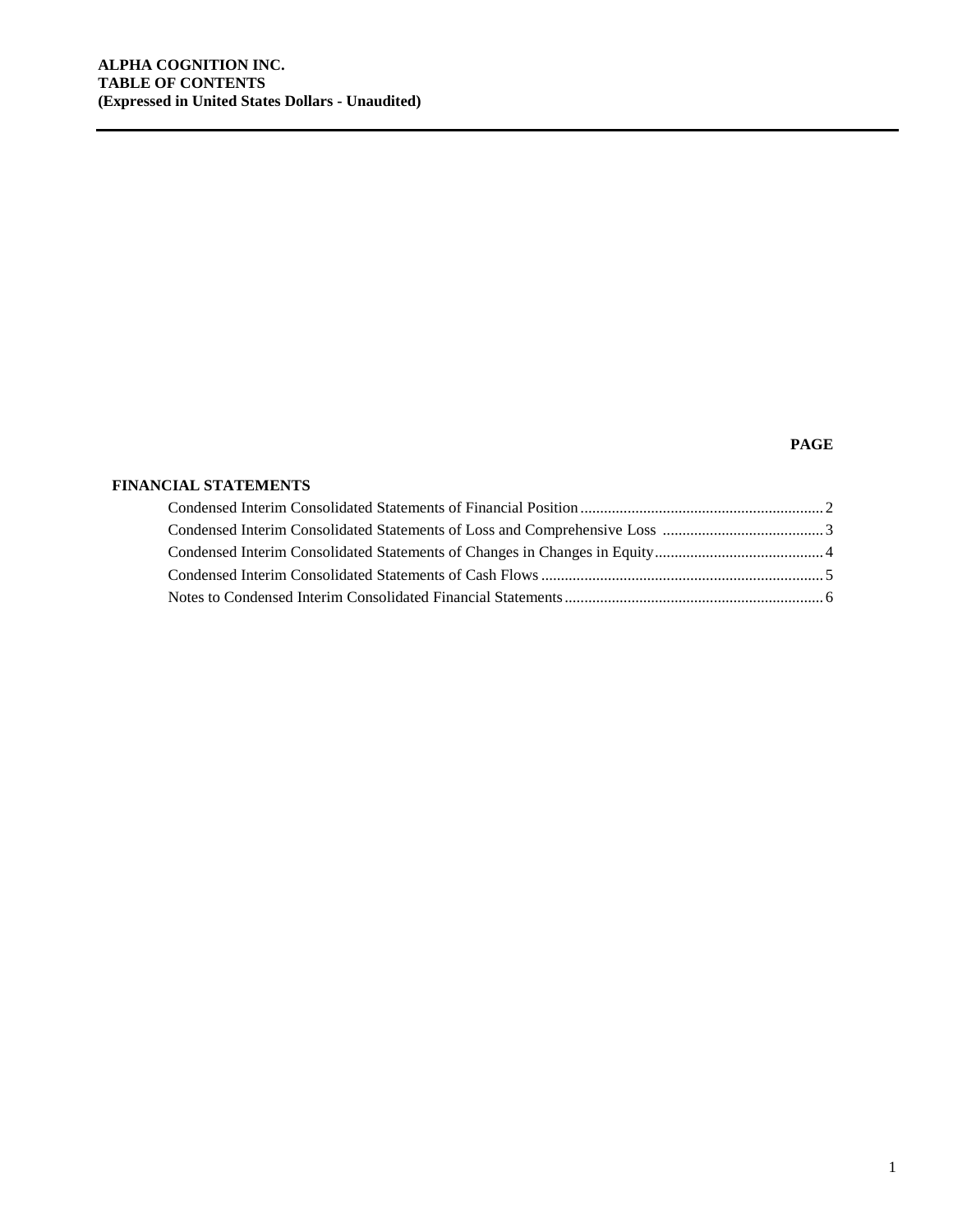# **ALPHA COGNITION INC. CONDENSED INTERIM CONSOLIDATED STATEMENTS OF FINANCIAL POSITION (Expressed in United States Dollars)**

|                                                   |             | (Unaudited)       |                      |
|---------------------------------------------------|-------------|-------------------|----------------------|
|                                                   | <b>Note</b> | March 31,<br>2022 | December 31,<br>2021 |
|                                                   |             | \$                | \$                   |
| <b>ASSETS</b>                                     |             |                   |                      |
| <b>Current assets</b>                             |             |                   |                      |
| Cash                                              |             | 9,082,964         | 11,301,793           |
| Prepaid expenses and other current assets         |             | 914,084           | 868,832              |
|                                                   |             | 9,997,048         | 12,170,625           |
| Equipment                                         |             | 11,264            | 13,001               |
| Intangible asset                                  | 4           | 676,168           | 696,762              |
|                                                   |             | 10,684,480        | 12,880,388           |
|                                                   |             |                   |                      |
|                                                   |             |                   |                      |
| <b>LIABILITIES</b>                                |             |                   |                      |
| <b>Current liabilities</b>                        |             |                   |                      |
| Accounts payable and accrued liabilities          | 5           | 781,627           | 726,850              |
| Promissory note                                   | 7           | 1,107,524         | 1,075,820            |
|                                                   |             | 1,889,151         | 1,802,670            |
| <b>Derivative liability</b>                       | 8           | 1,942,762         | 2,048,127            |
|                                                   |             | 3,831,913         | 3,850,797            |
|                                                   |             |                   |                      |
| <b>SHAREHOLDERS' EQUITY</b>                       |             |                   |                      |
| Share capital                                     | 8           | 40,258,943        | 40,011,776           |
| Reserves                                          | 8           | 7,442,308         | 7,153,252            |
| Accumulated other comprehensive loss              |             | 98,543            | (101, 534)           |
| Accumulated deficit                               |             | (40, 947, 227)    | (38,033,903)         |
|                                                   |             | 6,852,567         | 9,029,591            |
|                                                   |             | 10,684,480        | 12,880,388           |
| Note $1 -$ Nature of operations and going concern |             |                   |                      |
| Note $11$ – Commitments                           |             |                   |                      |
| Note $17 -$ Subsequent events                     |             |                   |                      |
|                                                   |             |                   |                      |
| Approved on behalf of the Board on May 30, 2022   |             |                   |                      |

*/s/ Kenneth Cawkell* , Director */s/ Len Mertz* , Director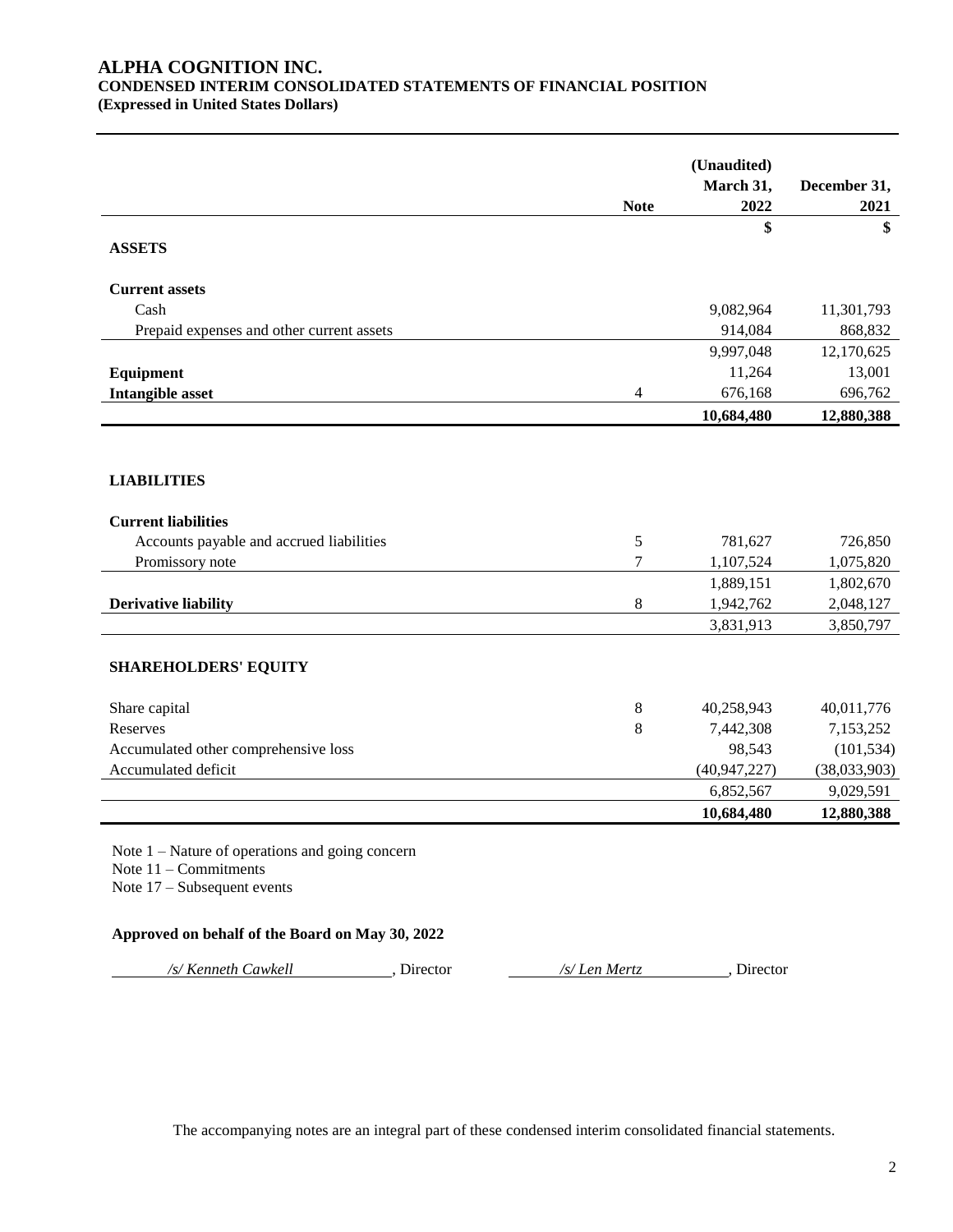# **ALPHA COGNITION INC. CONDENSED INTERIM CONSOLIDATED STATEMENTS OF LOSS AND COMPREHENSIVE LOSS (Expressed in United States Dollars - Unaudited)**

|                                                                 |             |             | For the three months ended<br>March 31, |  |
|-----------------------------------------------------------------|-------------|-------------|-----------------------------------------|--|
|                                                                 | <b>Note</b> | 2022        | 2021                                    |  |
|                                                                 |             | \$          | \$                                      |  |
| <b>Operating expenses</b>                                       |             |             |                                         |  |
| Accretion expenses                                              | 6,7         | 31,704      | 404,194                                 |  |
| Amortization expense                                            | 4           | 20,594      | 20,594                                  |  |
| Consulting fees                                                 |             | 31,787      |                                         |  |
| Depreciation                                                    |             | 1,737       | 331                                     |  |
| Interest                                                        | 6,7         | 7,339       | 12,002                                  |  |
| Investor relations                                              |             | 89,026      |                                         |  |
| Management fees and salaries                                    | 10          | 250,203     | 108,801                                 |  |
| Marketing                                                       |             | 8,454       |                                         |  |
| Other general and administrative                                | 10          | 99,382      | 52,859                                  |  |
| Professional fees                                               | 10          | 154,126     | 81,625                                  |  |
| Registrar and filing fees                                       |             | 19,684      | 8,034                                   |  |
| Research and development                                        | 9,10        | 1,775,651   | 1,622,178                               |  |
| Share-based compensation                                        | 8           | 343,237     | 145,447                                 |  |
| Subcontractors                                                  |             | 94,600      |                                         |  |
| Travel and related                                              |             | 14,798      |                                         |  |
|                                                                 |             | 2,942,322   | 2,456,065                               |  |
| Loss before other items                                         |             | (2,942,322) | (2,456,065)                             |  |
| <b>Other items</b>                                              |             |             |                                         |  |
| Foreign exchange gain (loss)                                    |             | (57, 788)   | 18,149                                  |  |
| Interest income                                                 |             | 115         | 1,319                                   |  |
| Business investigation costs                                    | 3           |             | (37,504)                                |  |
| Listing expense                                                 | 3           |             | (1,404,200)                             |  |
| Gain (loss) on revaluation of derivative liability              | 6,8         | 86,671      | (8,346,647)                             |  |
|                                                                 |             | 28,998      | (9,768,883)                             |  |
| Net loss for the period                                         |             | (2,913,324) | (12, 224, 948)                          |  |
| Other comprehensive loss that may be reclassified to net loss:  |             |             |                                         |  |
| Currency translation adjustment                                 |             | 200,077     |                                         |  |
| Comprehensive loss for the period                               |             | (2,713,247) | (12, 224, 948)                          |  |
|                                                                 |             |             |                                         |  |
| Basic and diluted net loss per share                            |             | (0.04)      | (0.28)                                  |  |
| Basic and diluted weighted average number of shares outstanding |             | 67,658,379  | 44,372,787                              |  |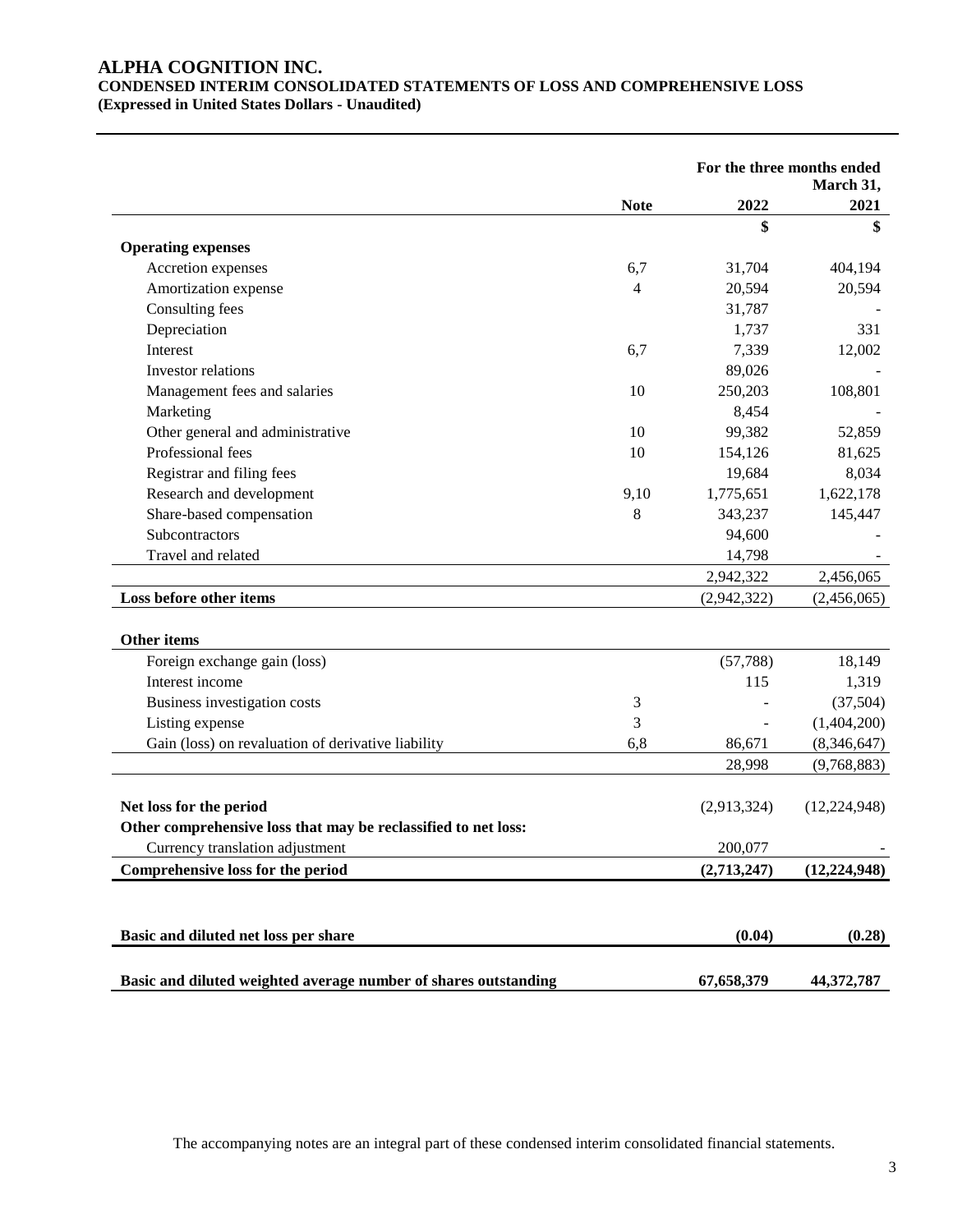# **ALPHA COGNITION INC. CONDENSEDN INTERIM CONSOLIDATED STATEMENTS OF CHANGES IN EQUITY (Expressed in United States Dollars - Unaudited)**

|                                                                              |                |                      |               |                          |               |                         |                |                     |                 | Accumulated    |                |                |
|------------------------------------------------------------------------------|----------------|----------------------|---------------|--------------------------|---------------|-------------------------|----------------|---------------------|-----------------|----------------|----------------|----------------|
|                                                                              |                |                      |               | <b>Class A</b>           |               |                         |                |                     |                 | Other          |                |                |
|                                                                              |                | <b>Common shares</b> |               | <b>Restricted shares</b> |               | <b>Preferred shares</b> |                | Total share capital |                 | Comprehensive  | Accumulated    |                |
|                                                                              | <b>Number</b>  | Amount               | <b>Number</b> | <b>Amount</b>            | <b>Number</b> | Amount                  | <b>Number</b>  | <b>Amount</b>       | <b>Reserves</b> | Loss           | <b>Deficit</b> | <b>Total</b>   |
|                                                                              |                | \$                   |               | $\mathbf{\$}$            |               | \$                      |                | \$                  | \$              | \$             | \$             | -\$            |
| Balance, December 31, 2020                                                   | 42,996,524     | 14,568,250           |               | $\blacksquare$           | 7,916,380     | 62                      | 50,912,904     | 14,568,312          | 3,936,583       | $\blacksquare$ | (18, 488, 887) | 16.008         |
| Units issued for cash prior to RTO for ACI<br>Canada                         | 2,771,749      | 2,690,170            |               |                          |               |                         | 2,771,749      | 2,690,170           | 720,807         |                |                | 3,410,977      |
| Shares issued for conversion of convertible<br>promissory notes and interest | 2,234,036      | 2,053,711            |               |                          |               |                         | 2,234,036      | 2,053,711           |                 |                |                | 2,053,711      |
| Units issued for conversion of convertible<br>promissory notes and interest  | 1,613,186      | 2,686,104            |               |                          |               |                         | 1,613,186      | 2,686,104           |                 |                |                | 2,686,104      |
| Eliminate capital stock of Alpha Cognition<br>Canada Inc.                    | (49, 615, 495) |                      |               |                          | (7,916,380)   |                         | (57, 531, 875) |                     |                 |                |                |                |
| Opening balance of Alpha Cognition Inc.                                      | 1,640,057      | 1,685,085            |               |                          |               |                         | 1,640,057      | 1,685,085           | 62,749          |                |                | 1,747,834      |
| Issuance of shares to former shareholders of<br><b>ACI</b> Canada            | 42,615,495     | (3,103,620)          | 7,000,000     | 3.103.620                | 7.916.380     |                         | 57,531,875     |                     |                 |                |                |                |
| Units issued for cash prior to RTO for ACI                                   | 588,375        | 602,653              |               |                          |               |                         | 588,375        | 602,653             | 153,009         |                |                | 755,662        |
| Share issuance costs                                                         |                | (427,940)            |               |                          |               |                         |                | (427,940)           |                 |                |                | (427,940)      |
| Share-based compensation                                                     |                |                      |               |                          |               |                         |                | $\sim$              | 643,798         |                |                | 643,798        |
| Foreign exchange on translation                                              |                |                      |               |                          |               |                         |                |                     |                 | (10, 347)      |                | (10, 347)      |
| Loss for the period                                                          |                |                      |               |                          |               |                         |                |                     |                 |                | (12, 224, 948) | (12, 224, 948) |
| Balance, March 31, 2021                                                      | 44,843,927     | 20,754,413           | 7,000,000     | 3,103,620                | 7,916,380     | 62                      | 59,760,307     | 23,858,095          | 5,516,946       | (10, 347)      | (30,713,835)   | (1,349,141)    |
| Units issued for cash after RTO                                              | 9,602,500      | 11,383,284           |               |                          |               |                         | 9,602,500      | 11,383,284          |                 |                |                | 11,383,284     |
| Share issuance costs                                                         |                | (1,288,565)          |               |                          |               |                         | $\sim$         | (1,288,565)         | 521,042         |                |                | (767, 523)     |
| Options exercised                                                            | 60,504         | 40,395               |               |                          |               |                         | 60,504         | 40,395              | (33,870)        |                |                | 6,525          |
| Warrants exercised                                                           | 6,100,000      | 6,018,567            |               |                          |               |                         | 6,100,000      | 6,018,567           |                 |                |                | 6,018,567      |
| Share-based compensation                                                     |                |                      |               |                          |               |                         |                |                     | 1,149,134       |                |                | 1,149,134      |
| Foreign exchange on translation                                              |                |                      |               |                          |               |                         |                |                     |                 | (91, 187)      |                | (91, 187)      |
| Loss for the period                                                          |                |                      |               |                          |               |                         |                |                     |                 |                | (7,320,068)    | (7,260,453)    |
| Balance, December 31, 2021                                                   | 60,606,931     | 36,908,094           | 7,000,000     | 3,103,620                | 7,916,380     | 62                      | 75,523,311     | 40,011,776          | 7,153,252       | (101, 534)     | (38,033,903)   | 9,029,591      |
| Options exercised                                                            | 416,519        | 247,167              |               |                          |               |                         | 416,519        | 247,167             | (206, 382)      |                |                | 40,785         |
| Share-based compensation                                                     |                |                      |               |                          |               |                         |                |                     | 495,438         |                |                | 495,438        |
| Foreign exchange on translation                                              |                |                      |               |                          |               |                         |                |                     |                 | 200,077        |                | 200,077        |
| Loss for the period                                                          |                |                      |               |                          |               |                         |                |                     |                 |                | (2,913,324)    | (2,913,324)    |
| Balance, March 31, 2022                                                      | 61,023,450     | 37,155,261           | 7,000,000     | 3,103,620                | 7,916,380     | 62                      | 75,939,830     | 40,258,943          | 7,442,308       | 98,543         | (40, 947, 227) | 6,852,567      |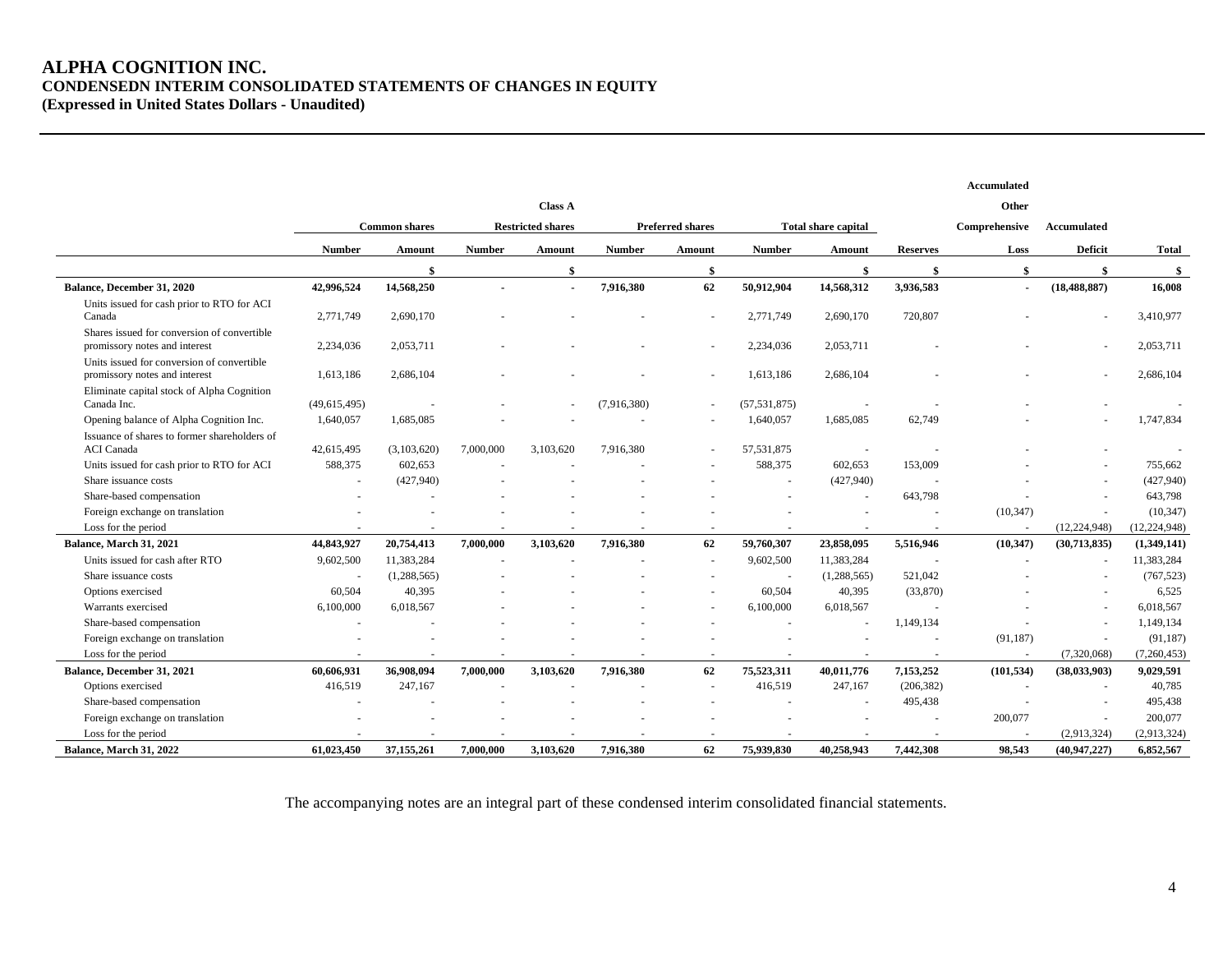# **ALPHA COGNITION INC. CONDENSED INTERIM CONSOLIDATED STATEMENTS OF CASH FLOWS (Expressed in United States Dollars - Unaudited)**

|                                                       |             | For the three months ended |                   |
|-------------------------------------------------------|-------------|----------------------------|-------------------|
|                                                       | <b>Note</b> | 2022                       | March 31,<br>2021 |
|                                                       |             | \$                         | \$                |
| Cash flows used in operating activities               |             |                            |                   |
| Loss for the period                                   |             | (2,913,324)                | (12, 274, 216)    |
| Adjustments for non-cash items                        |             |                            |                   |
| Amortization of intangible assets                     |             | 20,594                     | 20,594            |
| Accretion of discount on convertible promissory notes |             |                            | 376,633           |
| Accretion of discount on promissory note              |             | 31,704                     | 27,561            |
| Accrued interest                                      |             | 5,974                      | 11,503            |
| Depreciation of equipment                             |             | 1,737                      | 331               |
| Listing expense                                       | 3           |                            | 1,404,200         |
| Loss (gain) on revaluation of derivative liability    |             | (86, 671)                  | 8,346,647         |
| Share-based compensation                              |             | 495,438                    | 643,798           |
|                                                       |             | (2,444,548)                | (1,393,681)       |
| Changes in non-cash operating working capital items:  |             |                            |                   |
| Other receivables                                     |             |                            | (2, 438)          |
| Tax recoverable                                       |             |                            | 212               |
| Prepaid expenses and other current assets             |             | (45, 252)                  | 116,778           |
| Accounts payable and accrued liabilities              |             | 60,777                     | 222,547           |
| Related parties payable                               |             |                            | (4,060)           |
|                                                       |             | (2,434,997)                | (1,060,642)       |
| Cash flows provided by investing activities           |             |                            |                   |
| Cash acquired in RTO                                  | 3           |                            | 523,041           |
| Acquisition of intangible assets                      |             |                            | (50,000)          |
| Acquisition of equipment                              |             |                            | (479)             |
|                                                       |             |                            | 472,562           |
| Cash flows provided by financing activities           |             |                            |                   |
| Units issued for cash                                 |             |                            | 2,267,899         |
| Exercise of options                                   |             | 40,785                     |                   |
| Interest paid on promissory notes                     |             | (6,000)                    | (6,000)           |
| Share issuance costs                                  |             |                            | (351, 784)        |
|                                                       |             | 34,785                     | 1,910,115         |
| Effect of foreign exchange on cash                    |             | 181,383                    | (10, 347)         |
| Change in cash during the period                      |             | (2,218,829)                | 1,311,688         |
| Cash, beginning of period                             |             | 11,301,793                 |                   |
|                                                       |             |                            | 5,926,350         |
| Cash, end of period                                   |             | 9,082,964                  | 7,238,038         |

Note 13 – Supplemental disclosure with respect to cash flows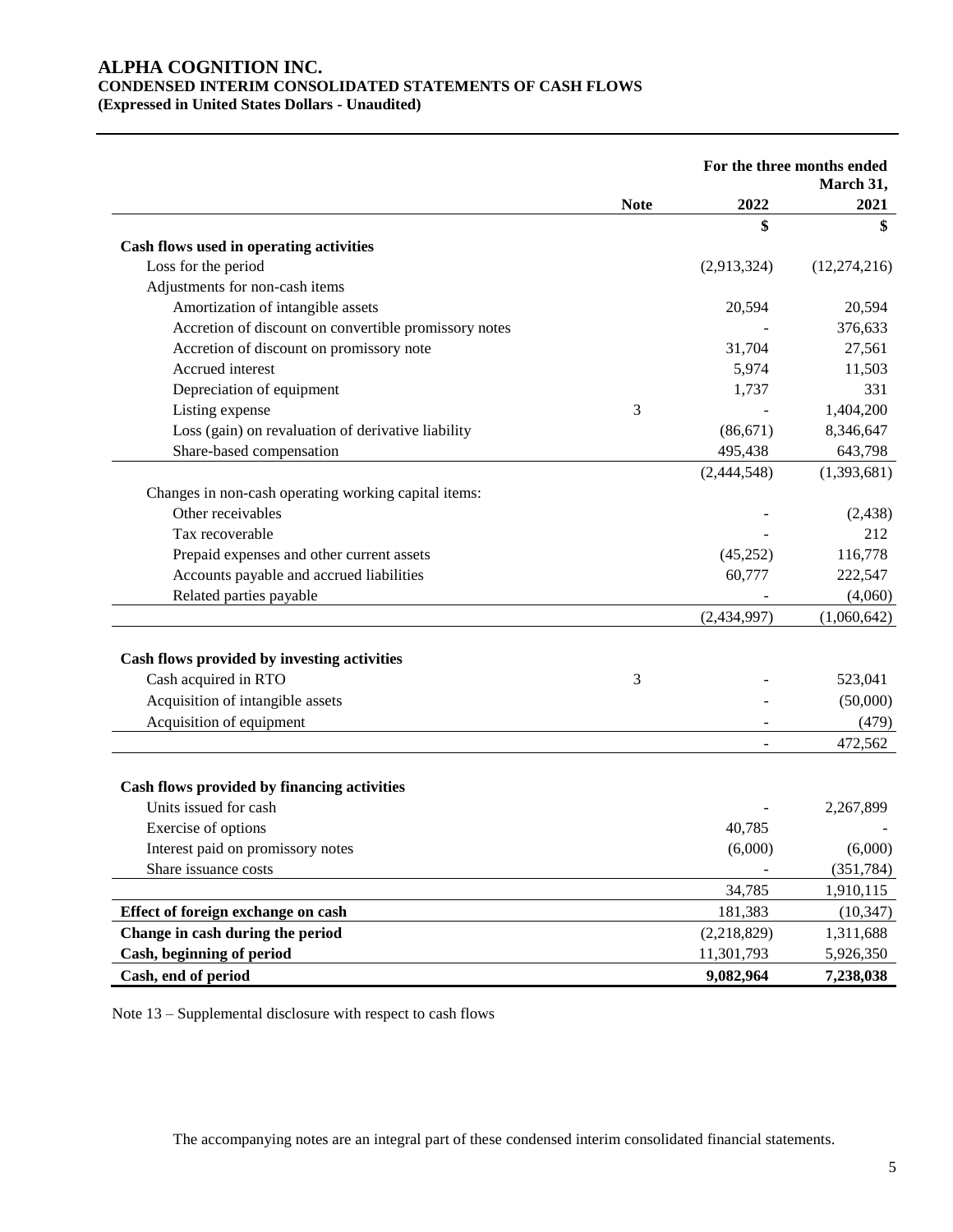# **NOTE 1 – NATURE OF OPERATIONS AND GOING CONCERN**

Alpha Cognition Inc. ("ACI" or the "Company") is in the business of researching and developing pharmaceutical treatments for neurological diseases. The Company operates from its four offices located in Charlottetown, Prince Edward Island; Vancouver, British Columbia; West Palm Beach, Florida; and Frisco, Texas. The head office and registered and records office of the Company is 301 – 1228 Hamilton Street, Vancouver, BC, V6B 6L2. The Company's common shares trade on the TSX Venture Exchange ("TSX-V") under the trading symbol "ACOG" and on the Over-The-Counter ("OTC") under the trading symbol "ACOGF".

On March 18, 2021, the Company announced the successful closing of its Qualifying Transaction with Alpha Cognition Canada Inc. ("ACI Canada") (the "Transaction" as defined in Note 3). Pursuant to the Transaction, ACI Canada was acquired by and became a wholly-owned subsidiary of ACI. As part of the Transaction, on March 18, 2021, ACI changed its name to Alpha Cognition Inc. and ACI Canada changed its name to Alpha Cognition Canada Inc. At the time of completion of the Transaction, ACI had 59,171,932 shares issued and outstanding which included 57,531,875 common shares issued to former ACI Canada shareholders, representing 97.23% of the Company's issued and outstanding shares. Initially, the common shares of the Company issued in connection with the Transaction were listed on TSX-V under the ticker symbol "CRYS". Effective March 30, 2021, the trading symbol of ACI was changed to "ACOG".

Upon closing of the Transaction, the shareholders of ACI Canada owned 97.23% of the shares of the Company, and as a result, the transaction is considered a reverse acquisition of the Company by ACI Canada. All previous common shares, share options, and warrants were exchanged at a ratio of one share of ACI Canada for one of ACI. For accounting purposes, ACI Canada is considered the acquirer and the Company, the acquiree. Accordingly, the consolidated financial statements are in the name of Alpha Cognition Inc.; however, they are a continuation of the financial statements of ACI Canada (Note 3).

On March 18, 2021, immediately before the Transaction, the Company completed a share consolidation on the basis of one new post-consolidation common share for every 7.14 pre-consolidation common shares. All current and comparative references to the number of common shares, weighted average number of common shares, loss per share, stock options and warrants have been restated to give effect to this share consolidation.

These condensed interim consolidated financial statements have been prepared with the assumption that the Company will be able to realize its assets and discharge its liabilities in the normal course of business rather than through a process of forced liquidation. The Company has not generated revenues from its operations to date and as at March 31, 2022, had a deficit of \$40,947,227 (December 31, 2021 - \$38,033,903) which has been primarily financed by equity. The Company's continuing operations, as intended, are dependent upon its ability to generate cash flows or obtain additional financing. Management is of the opinion that it does not have sufficient working capital to meet the Company's liabilities and commitments as they become due for the upcoming 12 months. Management intends to finance operating costs over the next twelve months with private placements and public offerings of the Company's common shares and funds received from the exercise of warrants and share options. There is a risk that additional financing will not be available on a timely basis or on terms acceptable to the Company. These factors indicate the existence of a material uncertainty which causes significant doubt in the ability of the Company to continue as a going concern.

These condensed interim consolidated financial statements do not reflect adjustments that would be necessary if the going concern assumption was not appropriate. If the going concern assumption was not appropriate for these condensed interim consolidated financial statements, adjustments would be necessary to the statement of financial position classifications used. Such adjustments could be material.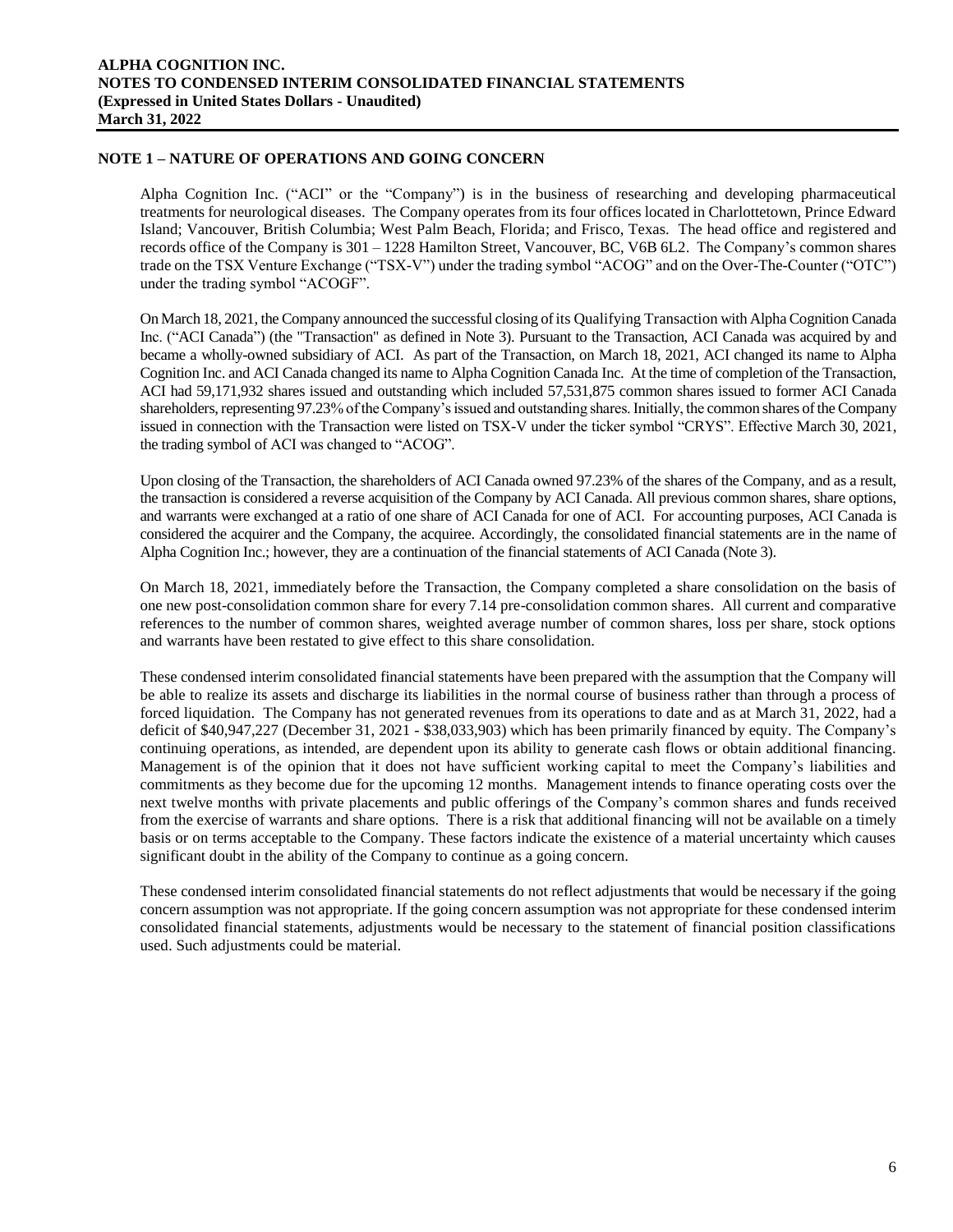# **NOTE 2 – SIGNIFICANT ACCOUNTING POLICIES**

The following is a summary of the significant accounting policies used in the preparation of these condensed interim consolidated financial statements.

#### **Statement of compliance**

These condensed interim consolidated financial statements, including comparatives, have been prepared in accordance with International Accounts Standards ("IAS") 34, "Condensed Interim Financial Reporting" using accounting policies consistent with International Financial Reporting Standards ("IFRS") as issued by the International Accounting Standards Board ("IASB") and Interpretations issued by the International Financial Reporting Interpretations Committee ("IFRIC").

This condensed interim financial report does not include all of the information required of a full annual financial report and is intended to provide users with an update in relation to events and transactions that are significant to an understanding of the changes in financial position and performance of the Company since the end of the last annual reporting period. It is therefore recommended that this financial report be read in conjunction with the audited financial statements of Alpha Cognition Inc. for the year ended December 31, 2021.

These financial statements of the Company were approved and authorized for use by the Board of Directors on May 30, 2022.

# **Basis of presentation**

The condensed interim consolidated financial statements of the Company have been prepared on an accrual basis and are based on historical costs, except for certain financial assets and liabilities, including derivative instruments, which are measured at fair value. The condensed interim consolidated financial statements are presented in United States dollars ("USD") unless otherwise noted.

# **Basis of consolidation**

These condensed interim consolidated financial statements include the accounts of the Company and its subsidiaries at the end of the reporting period as follows:

|                                      |               | Percentage owned |      |  |  |
|--------------------------------------|---------------|------------------|------|--|--|
|                                      | Incorporation | 2022             | 2021 |  |  |
| Alpha Cognition Canada Inc.          | Canada        | 100%             | 100% |  |  |
| Alpha Cognition USA Inc. ("ACI USA") | JSA           | 100%             | 100% |  |  |

All significant intercompany accounts and transactions between the Company and its subsidiaries have been eliminated upon consolidation.

#### **Functional and presentation currency**

The functional currency of an entity is the currency of the primary economic environment in which the entity operates. The functional currency of the Company is Canadian dollars ("CAD") and its subsidiaries are USD. The functional currency determinations were conducted through an analysis of the consideration factors identified in IAS 21, *The Effects of Changes in Foreign Exchange Rates*.

Transactions in currencies other than the functional currency are recorded at exchange rates prevailing on the dates of the transactions. At the end of each reporting period, monetary assets and liabilities denominated in foreign currencies are translated at the period end exchange rate while non-monetary assets and liabilities in foreign currencies are translated at historical rates. Revenues and expenses are translated at the average exchange rates approximating those in effect during the reporting period.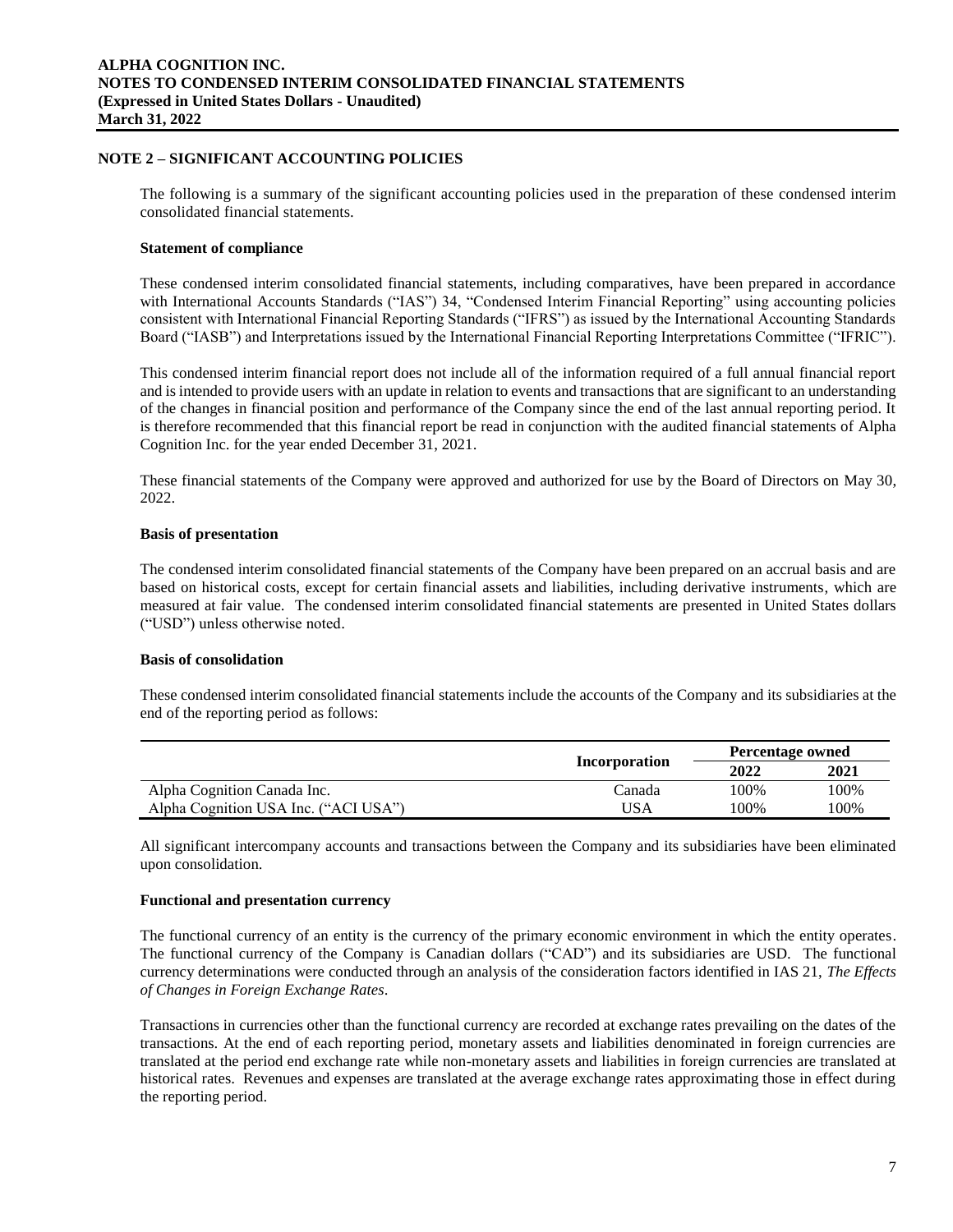# **NOTE 2 – SIGNIFICANT ACCOUNTING POLICIES (continued)**

#### **Functional and presentation currency (continued)**

For the purposes of presenting consolidated financial statements, the assets and liabilities of the Company's CAD operations are translated to USD at the exchange rate at the reporting date. The income and expenses are translated using average rates. Foreign currency differences that arise on translation for consolidation purposes are recognized in other comprehensive loss.

#### **Significant accounting estimates and judgments**

The preparation of the condensed interim consolidated financial statements in conformity with IFRS requires management to make certain estimates, judgments and assumptions that affect the reported amounts of assets and liabilities at the date of the consolidated financial statements and the reported revenues and expenses during the period. Although management uses historical experience and its best knowledge of the amount, events or actions to form the basis for judgments and estimates, actual results may differ from these estimates. Significant estimates and judgements made by management in the preparation of these consolidated financial statements are outlined below.

# Uncertainty of COVID-19 Global Pandemics

The Company is subject to risks and uncertainties as a result of the ongoing COVID-19 pandemic. The Company is continuing to closely monitor the impact of the COVID-19 pandemic on its business and has taken and continues to take proactive efforts to protect the health and safety of its patients, clinical research staff and employees, and to maintain business continuity. The extent of the impact of the COVID-19 pandemic on the Company's activities remains uncertain and difficult to predict, as the response to the pandemic is ongoing and information continues to evolve. Capital markets and economies worldwide have been negatively impacted by the COVID-19 pandemic and may be further impacted in the future. Such economic disruption could have a material adverse effect on the Company's business. Policymakers around the globe have responded with fiscal policy actions to support the healthcare industry and economy as a whole. The magnitude and overall effectiveness of these actions remains uncertain.

The severity of the impact of the COVID-19 pandemic on the Company's activities will depend on a number of factors, including, but not limited to, the duration and severity of the pandemic, including the severity of any additional periods of increases or spikes in the number of cases in the areas the Company its suppliers and its manufacturers operate and areas where the Company's clinical trial sites are located; the development and spread of COVID-19 variants, the timing, extent, effectiveness and durability of COVID-19 vaccine programs or other treatments; and new or continuing travel and other restrictions and public health measures, such as social distancing, business closures or disruptions. Accordingly, the extent and severity of the impact on the Company's existing and planned clinical trials, manufacturing, collaboration activities and operations is uncertain and cannot be fully predicted. The Company may experience delays in its existing and planned clinical trials due to the worldwide impacts of the pandemic. The Company's future results of operations and liquidity could be adversely impacted by delays in existing and planned clinical trials, continued difficulty in recruiting patients for these clinical trials, delays in manufacturing and collaboration activities, supply chain disruptions, the ongoing impact on its operating activities and employees, and the ongoing impact of any initiatives or programs that the Company may undertake to address financial and operational challenges. As of the date of issuance of these condensed interim consolidated financial statements, the extent to which the COVID-19 pandemic may materially impact the Company's future financial condition, liquidity or results of operations remains uncertain

#### Functional currency

Management is required to assess the functional currency of each entity of the Company. In concluding on the functional currencies of the parent and its subsidiaries, management considered the currency that mainly influences the sale prices of goods and services and the cost of providing goods and services in each jurisdiction in which the Company operates. When no single currency was clearly dominant, the Company also considered secondary indicators including the currency in which funds from financing activities are denominated and the currency in which funds are retained.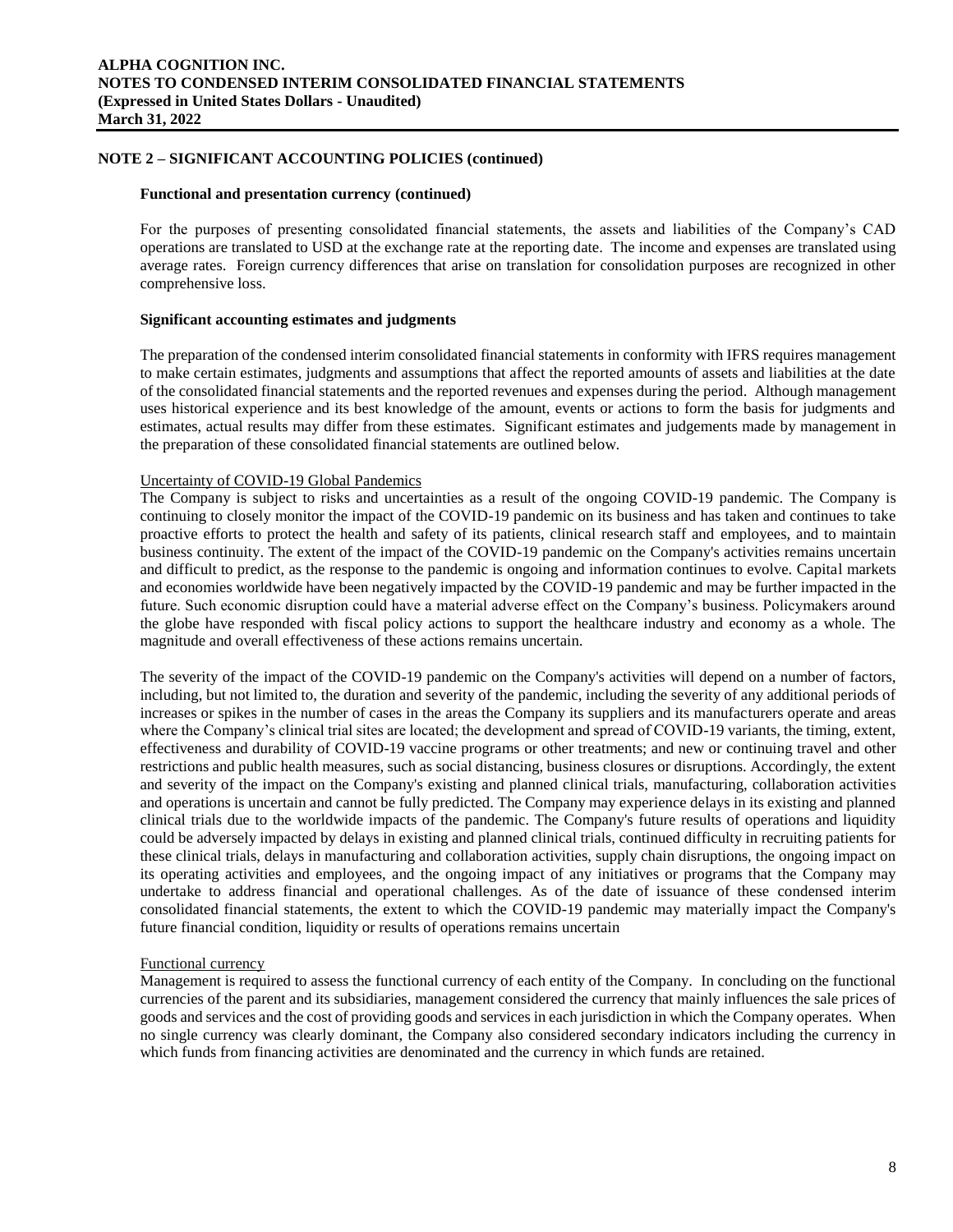# **NOTE 2 – SIGNIFICANT ACCOUNTING POLICIES (continued)**

#### **Significant accounting estimates and judgments (continued)**

#### Income taxes

In assessing the probability of realizing income tax assets, management makes estimates related to expectation of future taxable income, applicable tax opportunities, expected timing of reversals of existing temporary differences and the likelihood that tax positions taken will be sustained upon examination by applicable tax authorities. In making its assessments, management gives additional weight to positive and negative evidence that can be objectively verified.

#### Going concern

The assessment of the Company's ability to continue as a going concern involves management judgement about the Company's resources and future prospects.

#### Impairment of intangible assets

The application of the Company's accounting policy for intangible assets requires judgment in determining whether it is likely that future economic benefits will flow to the Company, which may be based on assumptions about future events or circumstances. Estimates and assumptions may change if new information becomes available. If, after expenditures are capitalized, information becomes available suggesting that the recovery of expenditures is unlikely, the amount capitalized is written off in profit or loss in the period the new information becomes available.

#### Useful lives of intangible assets

The Company records intangible assets acquired at their fair value. Determining fair value requires management to use estimates that could be material. Following initial recognition, the Company carries the value of intangible assets at cost less accumulated amortization and any accumulated impairment losses. Amortization is recorded on a straight-line basis based upon management's estimate of the useful life and residual value. The estimates are reviewed at least annually and are updated if expectations change as a result of technical obsolescence or legal and other limits to use.

# Share-based payment transactions and valuation of derivative liability

The Company uses the Black-Scholes Option Pricing Model to determine the fair value of stock options, standalone share purchase warrants issued and derivative liability. This model requires the input of subjective assumptions including expected share price volatility, interest rate, and forfeiture rate. Changes in the input assumptions can materially affect the fair value estimate and the Company's earnings (loss) and equity reserves.

#### **Equipment**

Equipment is stated at historical cost less accumulated depreciation and accumulated impairment losses.

Subsequent costs are included in the asset's carrying amount or recognized as a separate asset, as appropriate, only when it is probable that future economic benefits associated with the item will flow to the Company and the cost of the item can be measured reliably. The carrying amount of the replaced part is derecognized. All other repairs and maintenance are charged to profit or loss during the financial period in which they are incurred.

Gains and losses on disposals are determined by comparing the proceeds with the carrying amount and are recognized in profit or loss.

Amortization is charged over the estimated useful lives using the declining balance method as follows:

| Computer equipment | 55% |
|--------------------|-----|
| Other equipment    | 20% |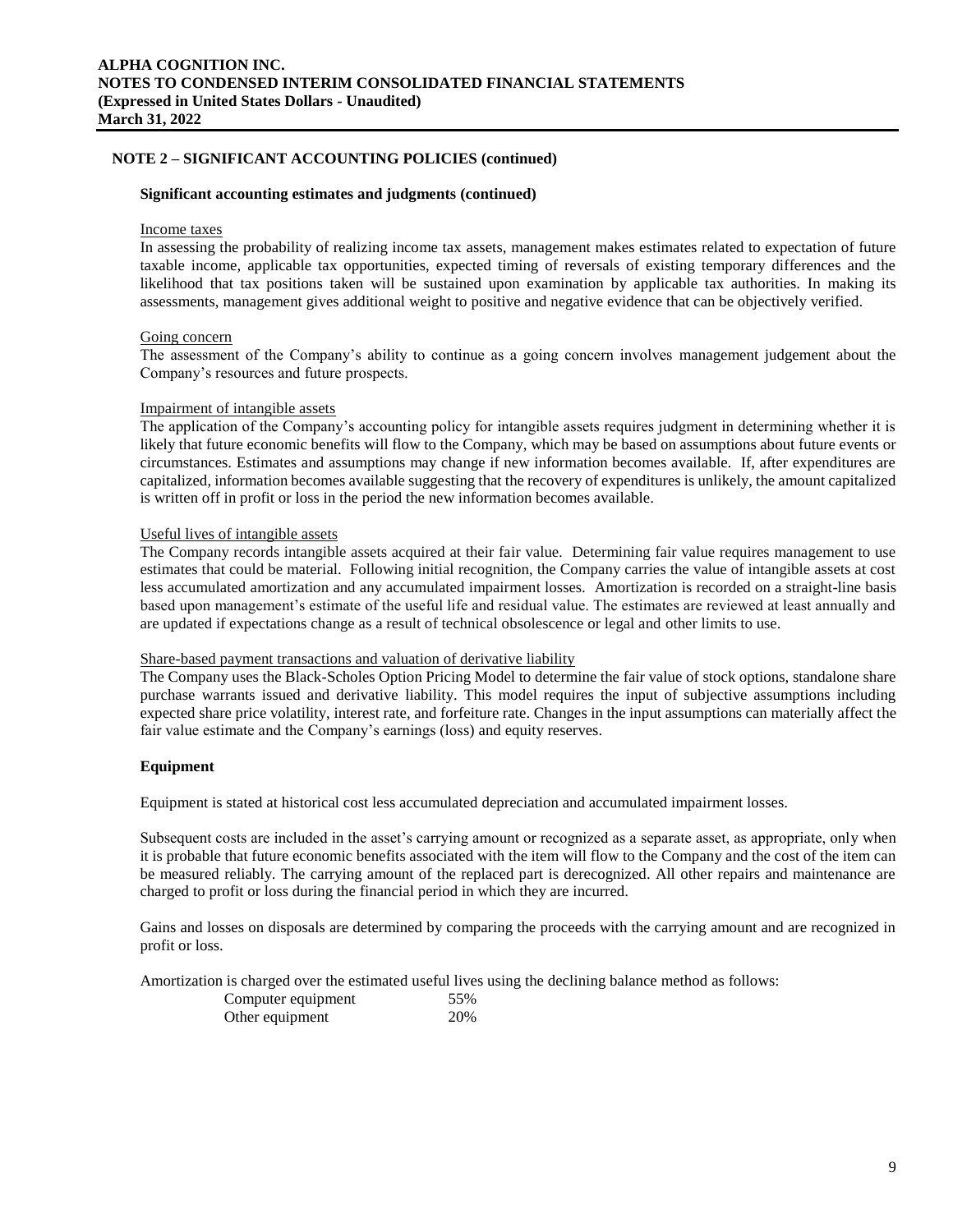### **NOTE 2 – SIGNIFICANT ACCOUNTING POLICIES (continued)**

#### **Intangible assets**

The Company has intangible assets as outlined below. Intangible assets are carried at cost less accumulated amortization and any impairment losses. The amortization method, useful life and residual values are assessed annually. Amortization expense is recorded on a straight-line basis beginning with the month the corresponding assets are available for use and over the estimated useful lives provided below:

Licenses 15 years

If, after expenditures are capitalized, events or changes in circumstances indicate that the carrying amount may not be recoverable, the amount capitalized is written off in profit or loss in the period the new information becomes available.

Upon retirement or disposal, the cost of the asset disposed of and the related accumulated amortization are removed from the accounts and any gain or loss is reflected in profit and loss.

#### **Accounting pronouncements not yet adopted**

Accounting standards or amendments to existing accounting standards that have been issued but have future effective dates are either not applicable or are not expected to have a significant impact on the Company's condensed interim consolidated financial statements.

# **NOTE 3 – REVERSE ACQUISITION**

On October 27, 2020, ACI Canada entered into an Arrangement Agreement with ACI whereby ACI would acquire 100% of the issued and outstanding shares of ACI Canada by issuing to the shareholders of ACI Canada one common share of ACI ("CPC Share") for every one common share of ACI Canada share held by each ACI Canada shareholder (the "Transaction"). Certain US resident ACI Canada shareholders agreed to receive a restricted voting share (a "Restricted Voting Share") in place of a CPC Share which is equivalent to a CPC Share except that it will not be counted in a shareholder vote for the election of directors. In addition, holders of Class C Preferred shares of ACI Canada received one Class B Preferred Share of ACI for each Class C Preferred share of ACI Canada held by such shareholder. The outstanding options and warrants of ACI Canada became convertible into options and warrants of ACI.

On March 18, 2021, the Transaction completed resulting in ACI acquiring 100% of the shares of ACI Canada and ACI Canada's shareholders receiving 42,615,495 post-consolidated common shares, 7,000,000 restricted voting shares, 7,916,380 preferred shares, 11,819,169 warrants, and 10,069,365 share options of ACI. The ACI shareholders retained 1,640,507 common shares on completion of the transaction and the former ACI share option holders were deemed granted 108,543 share options.

The transaction constituted a reverse acquisition of ACI and has been accounted for as a reverse acquisition transaction in accordance with the guidance provided under IFRS 2, *Share-based Payment* and IFRS 3, *Business Combinations*. As ACI did not qualify as a business according to the definition in IFRS 3, *Business Combination*, this reverse acquisition did not constitute a business combination; rather the transaction was accounted for as an asset acquisition by the issuance of shares of the Company, for the net assets of ACI and its public listing. Accordingly, the transaction has been accounted for at the fair value of the equity instruments granted by the shareholders of ACI Canada to the shareholders and option holders of ACI. The sum of the fair value of the consideration paid (based on the fair value of the ACI shares just prior to the reverse acquisition) less the ACI net assets acquired, has been recognized as a listing expense in the net loss for the year ended December 31, 2021.

For accounting purposes, ACI Canada was treated as the accounting parent company (legal subsidiary) and ACI has been treated as the accounting subsidiary (legal parent) in these consolidated financial statements. As ACI Canada was deemed to be the acquirer for accounting purposes, its assets, liabilities and operations since incorporation are included in these consolidated financial statements at their historical carrying value. The results of operations of ACI are included in these consolidated financial statements from the date of the reverse acquisition of March 18, 2021.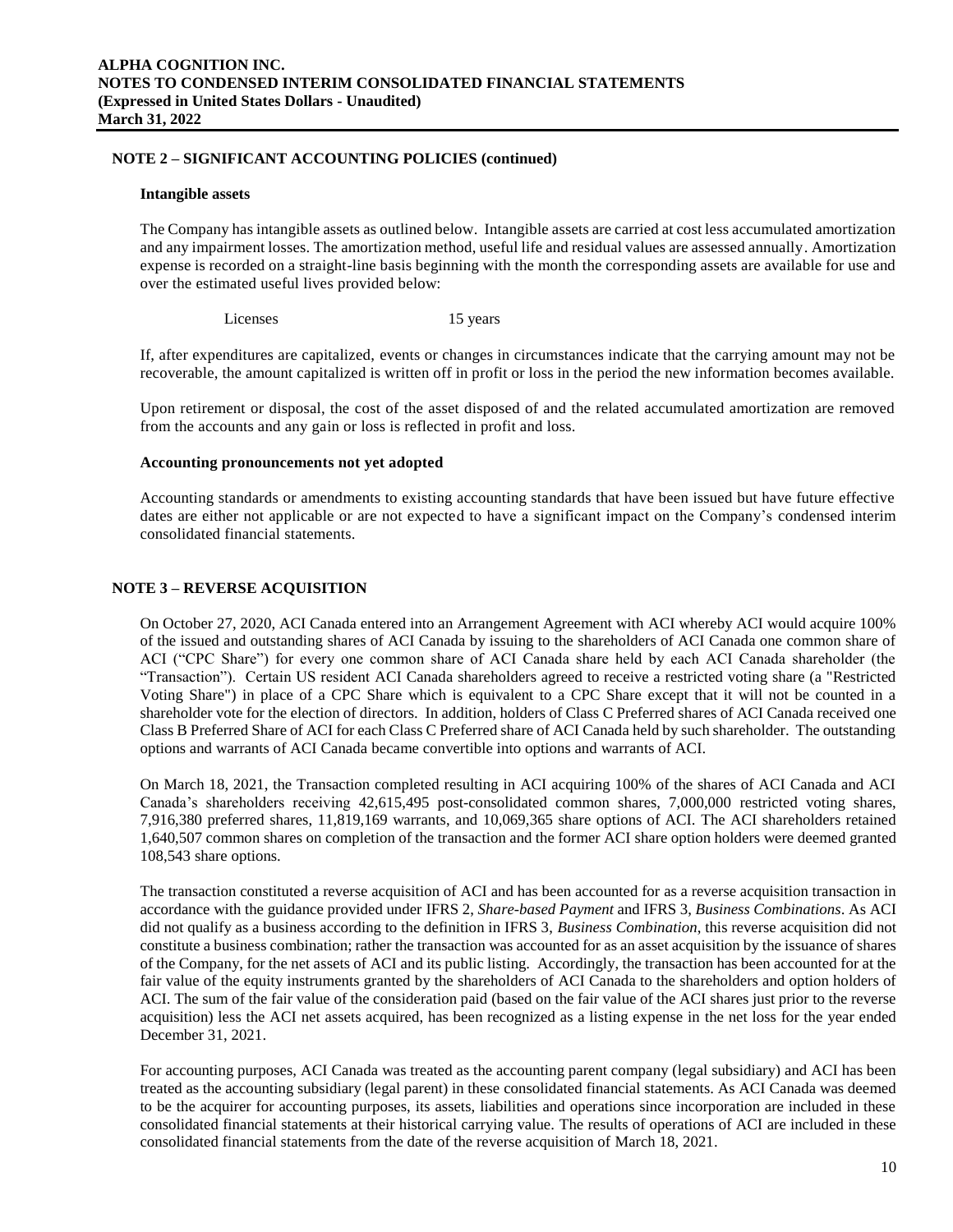### **NOTE 3 – REVERSE ACQUISITION (continued)**

The following represents management's estimate of the fair value of the ACI net assets acquired as at March 18, 2021 as a result of the reverse acquisition.

|                                                 | <b>Total</b> |
|-------------------------------------------------|--------------|
|                                                 | \$           |
| Cost of acquisition:                            |              |
| Shares retained by public company shareholders  |              |
| - 1,640,057 shares at CAD $$1.28 \times 0.8027$ | 1,685,085    |
| Fair value of stock options                     | 62,749       |
|                                                 | 1,747,834    |
|                                                 |              |
| Allocated as follows:                           |              |
| Cash                                            | 523,041      |
| Prepaid expenses                                | 5,706        |
| Liabilities                                     | (185, 113)   |
|                                                 | 343,634      |
| Allocated to listing expense                    | 1,404,200    |
|                                                 | 1.747.834    |

Share options deemed granted were valued using the Black Scholes model using the following weighted average assumptions: risk free rate of 0.23%, volatility of 123%, dividend yield of \$nil, and expected lives of 1.85 years.

During the three months ended March 31, 2022, the Company incurred costs of \$nil (March 31, 2021 - \$37,504) related to the reverse acquisition that were recorded as business investigation costs.

# **NOTE 4 – INTANGIBLE ASSET**

|                                         | <b>Licenses</b> |
|-----------------------------------------|-----------------|
|                                         | \$              |
| Cost:                                   |                 |
| At December 31, 2020                    | 1,185,633       |
| Additions                               | 50,000          |
| At December 31, 2021 and March 31, 2022 | 1,235,633       |
| <b>Amortization:</b>                    |                 |
| At December 31, 2020                    | 456,496         |
| <b>Additions</b>                        | 82,375          |
| At December 31, 2021                    | 538,871         |
| <b>Additions</b>                        | 20,594          |
| At March 31, 2022                       | 559,465         |
| Net book value:                         |                 |
| At December 31, 2021                    | 696,762         |
| At March 31, 2022                       | 676,168         |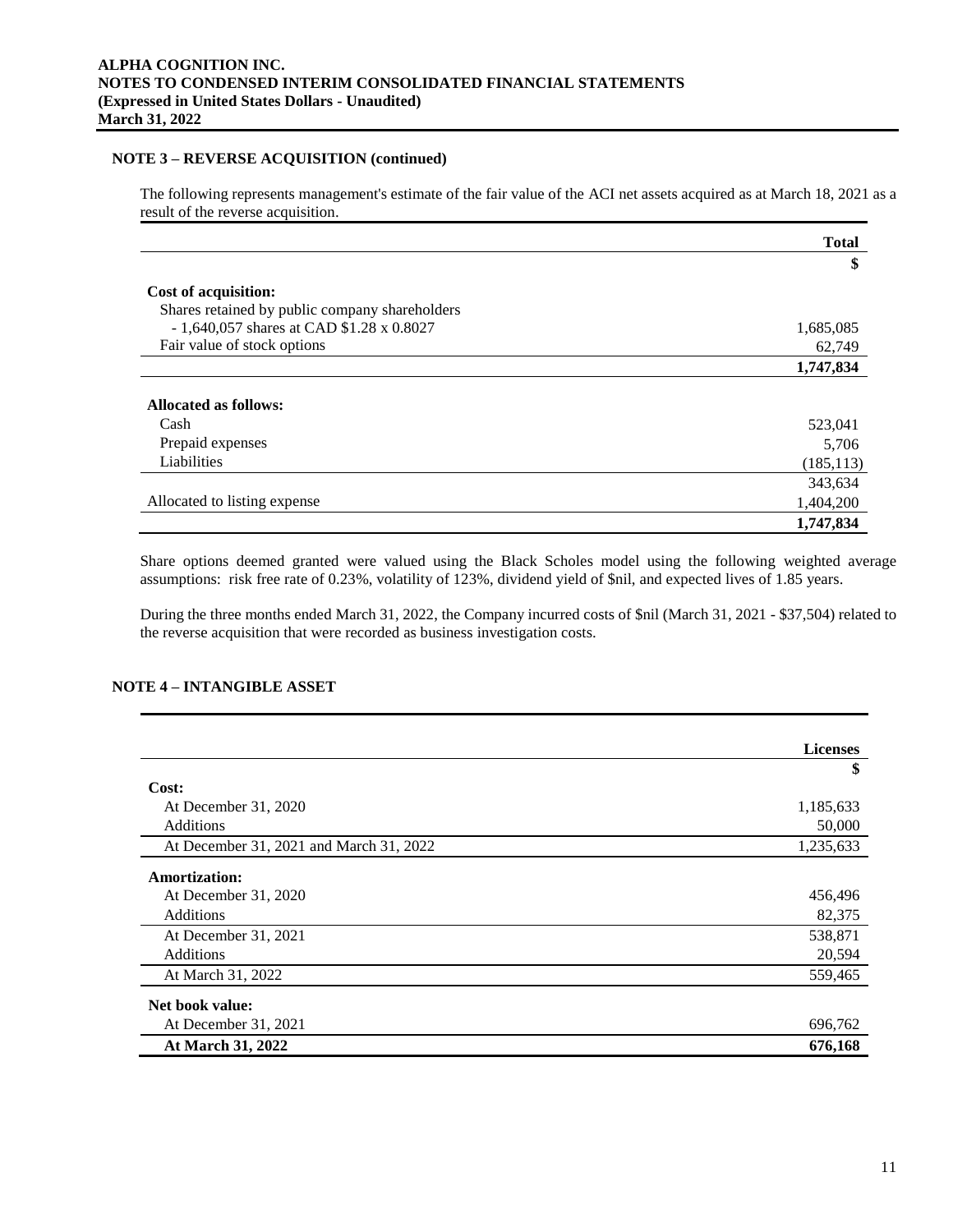# **NOTE 5 – ACCOUNTS PAYABLE AND ACCRUED LIABILITIES**

|                     | March 31, | December 31, |
|---------------------|-----------|--------------|
|                     | 2022      | 2021         |
|                     |           |              |
| Accounts payable    | 681,935   | 454,992      |
| Accrued liabilities | 99,692    | 271,858      |
|                     | 781,627   | 726,850      |

# **NOTE 6 – CONVERTIBLE DEBENTURES AND DERIVATIVE LIABILITY**

|                                                      | Convertible<br><b>Debentures</b> | <b>Derivative</b><br>liability | <b>Total</b> |
|------------------------------------------------------|----------------------------------|--------------------------------|--------------|
|                                                      | S                                | æ                              |              |
| <b>Balance, December 31, 2020</b>                    | 2,257,109                        | 1,651,831                      | 3,908,940    |
| Accretion                                            | 376,633                          |                                | 376,633      |
| Accrued interest                                     | 5.529                            |                                | 5,529        |
| Revaluation of derivative liability                  |                                  | 448.713                        | 448,713      |
| Conversion                                           | (2,639,271)                      | (2,100,544)                    | (4,739,815)  |
| <b>Balance, December 31, 2021 and March 31, 2022</b> | -                                |                                |              |

On April 27, 2020, the Company received \$212,299 from various third party lenders and \$1,787,701 from various directors and officers of the Company for the issuance of convertible debentures ("First Note") bearing interest at 5% per annum, minimum six months interest guaranteed, and expiring on October 27, 2021, and one warrant ("First Note Warrant") giving the lender the right to purchase a second convertible promissory note ("Second Note") having the same terms as the First Note, upon payment equal to the principal amount of the First Note and expiring October 30, 2020. At the option of the lender, the lender could convert their promissory note and any accrued interest into Common shares of the Company, for a price equal to the lower of 20% discount to the per share price of a Value Transaction, being any transaction which had the effect directly or indirectly of valuing the Company, its assets or undertaking including but not limited to a merger or acquisition, a private placement of the Company, issuance of convertible debentures, an initial public offering ("IPO"), a reverse take-over or merger ("RTO"), or a valuation report completed by an independent banker or certified business valuator, or \$1.60. In the event the convertible promissory notes remained outstanding at October 27, 2021, the promissory notes would automatically convert into Common shares of the Company at \$1.28 per Common share.

As the conversion price of the promissory notes varied depending on certain factors, the Company recorded an embedded derivative liability on its consolidated statements of financial position with a corresponding debt discount which is netted against the principal amount of the convertible debentures. The Company accreted the debt discount associated with the embedded derivative liability to accretion expense over the term of the convertible debentures using the effective interest rate method. The embedded derivative liability was initially measured at fair value and re-measured at the end of each reporting period with any changes in fair value reported in profit and loss.

In October 2020, the Company offered the holders of the First Note Warrants the option to purchase Subscription Receipts (defined in Note 8) at a 20% discount through the exercising of their warrants, conditional on the closing of the Transaction. If the Transaction terminated or did not complete by December 31, 2020, or such later date as agreed to by ACI Canada and ACI, the holders would receive the Second Note. The Company received \$2,000,000 for the exercise of the First Note Warrants of which \$59,319 was received for a Second Note and \$1,940,681 was received for the elected Subscription Receipts. In March 2021, the Transaction closed and all First Note Warrant holders were issued Subscription Receipts.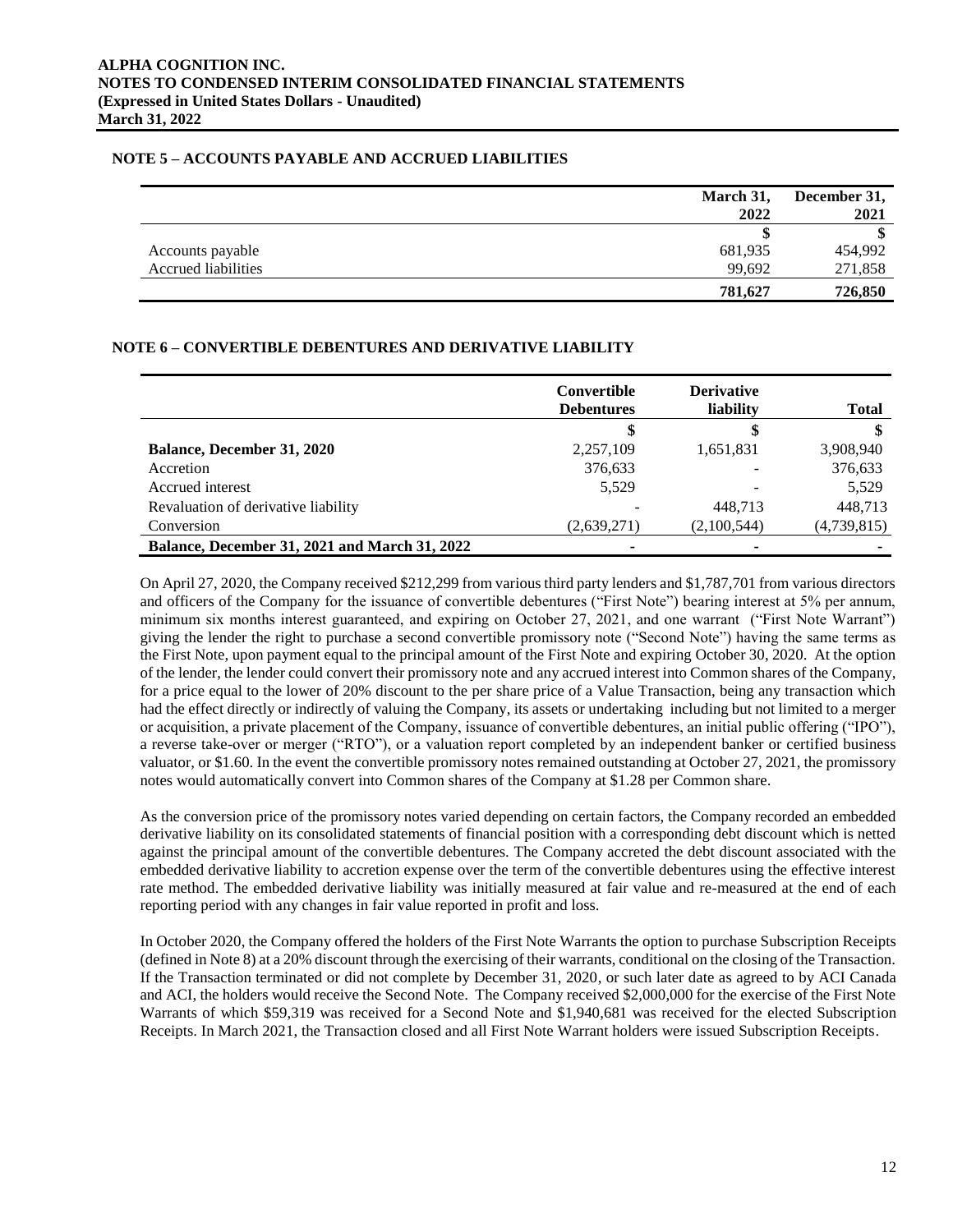# **NOTE 6 – CONVERTIBLE DEBENTURES AND DERIVATIVE LIABILITY (continued)**

The initial fair value of the embedded derivative for the First Note and warrant was determined to be \$1,253,963 while the initial fair value of the embedded derivative for the Second Note was determined to be \$1,132,212.

Prior to the conversion into units on March 18, 2021, the fair value of the embedded derivative for the First and Second Note was determined to be \$2,100,544 using the Black-Scholes Option Pricing model with the following assumptions:

| Risk-free interest rate                                                                     | $0.03\%$ - $0.23\%$ |
|---------------------------------------------------------------------------------------------|---------------------|
| Dividend yield                                                                              |                     |
| Expected life                                                                               | $0.61 - 2.00$ years |
| <b>V</b> olatility                                                                          | 121% - 141%         |
| Probability of automatic conversion                                                         | $-9/0$              |
| Probability of conversion at \$1.60 per share                                               | $-9/6$              |
| Probability of conversion at a 20% discount to the per share price of a Funding Transaction | 100%                |

During the three months ended March 31, 2022, the Company recognized interest expense of \$nil (March 31, 2021 – \$1,733) to third party lenders and \$nil (March 31, 2021 – \$3,796) to various directors and officers of the Company.

During the three months ended March 31, 2022, the Company recognized accretion of the debt discount of \$nil (March 31, 2021 - \$376,633) and loss on revaluation of derivative liability of \$nil (March 31, 2021 – \$423,044).

# **NOTE 7 – PROMISSORY NOTE**

The following is a continuity schedule of the carrying value of the promissory notes and accrued interest:

|                            | <b>Principal</b> | Accrued<br><b>Interest</b> |
|----------------------------|------------------|----------------------------|
|                            |                  |                            |
| Balance, December 31, 2020 | 957,899          | 2,542                      |
| Interest payments          |                  | (24,000)                   |
| Accretion                  | 117,921          |                            |
| Accrued interest           |                  | 24,229                     |
| Balance, December 31, 2021 | 1,075,820        | 2,771                      |
| Interest payments          |                  | (6,000)                    |
| Accretion                  | 31,704           |                            |
| Accrued interest           |                  | 5,974                      |
| Balance, March 31, 2022    | 1,107,524        | 2,745                      |

In March 2015, the Company issued a promissory note of \$1,400,000 to Neurodyn Life Sciences Inc ("NLS"), a former related party through common shareholders, for the acquisition of the Alpha-1062 Technology ("NLS Promissory Note") (Note 11). The NLS Promissory Note bore an interest rate of 6% and had a term of 2 years with no fixed repayment schedule. The Company may pay all or any portion of the note and accrued interest prior to the maturity date. The NLS Promissory Note was issued as a discount of \$214,367, which will be amortized over the term of the note at an effective interest rate of 15%.

In April 2015, the Company and NLS entered into an amendment to the License Agreement (defined in Note 11) pursuant to which the interest rate was reduced to 2% and the maturity date was extended to December 31, 2022, with interest only payments commencing April 1, 2019, at the rate of \$2,000 per month. The Company may pay all or any portion of the note and accrued interest prior to the maturity date.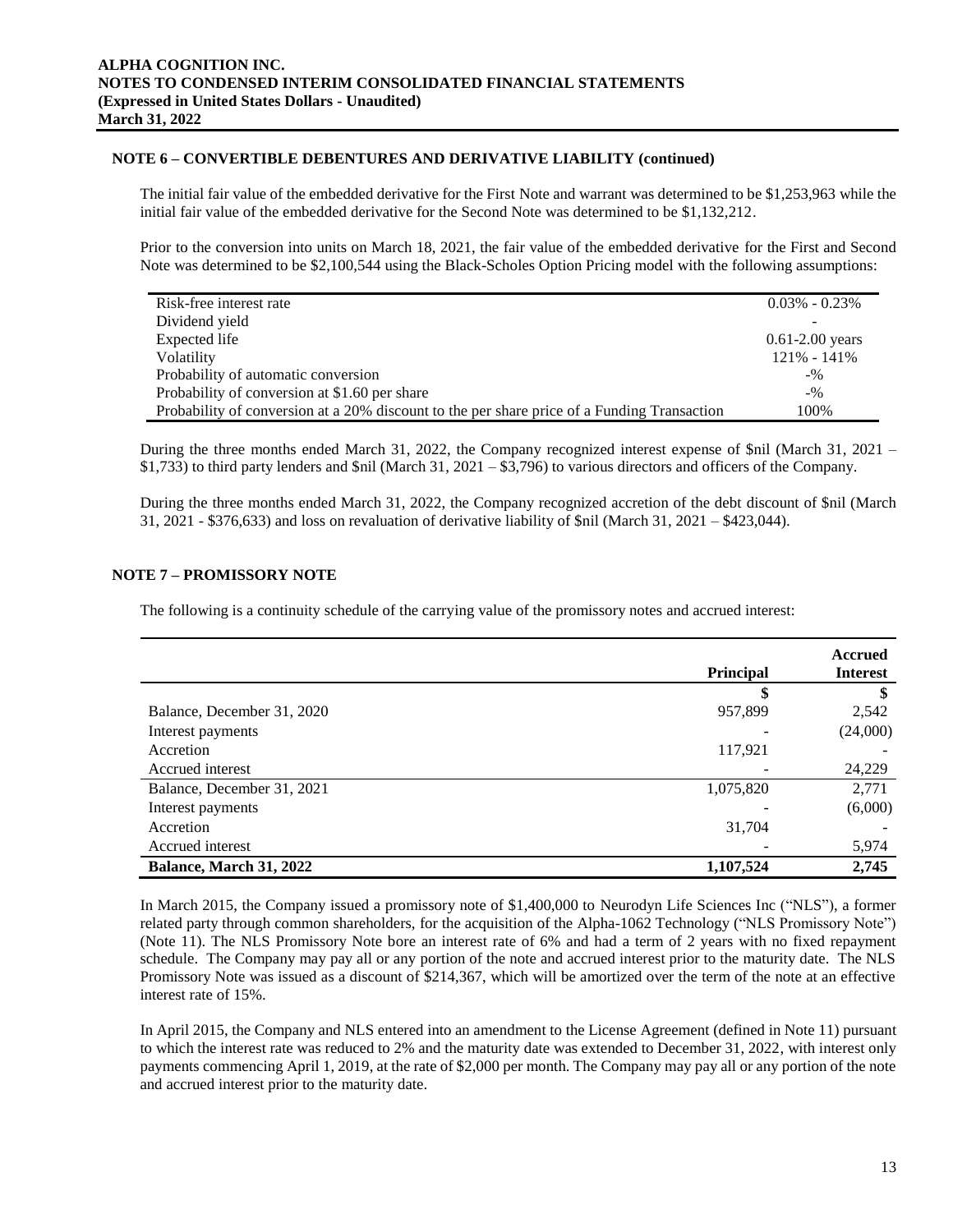### **NOTE 7 – PROMISSORY NOTE (continued)**

In March 2019, the Company issued 600,000 Common Shares at a price of \$0.50 per share for a total value of \$300,000 as prepayment on the NLS Promissory Note for all interest outstanding and a portion of the principal amount. The prepayment was determined to be an extinguishment transaction with a related party which was in essence a capital transaction. As a result, the resulting difference of \$116,161 in net present value of the cash flows was recognized in the consolidated statement of changes in equity (deficiency) during the year ended December 31, 2019.

During the three months ended March 31, 2022, the Company recorded interest expense of \$5,974 (March 31, 2021 - \$5,974) and amortization of the discount, included in accretion expense, of \$31,704 (March 31, 2021 - \$27,561).

As at March 31, 2022, the principal balance owing on the promissory note was \$1,211,463 (December 31, 2021 - \$1,211,463) and the remaining debt discount was \$103,939 (December 31, 2021 - \$135,643).

# **NOTE 8 – SHARE CAPITAL**

#### **Authorized share capital**

The Company is authorized to issue the following share capital:

- Unlimited common voting shares without par value ("Common share")
- Unlimited Class A restricted voting shares without par value ("Restricted share")
- Unlimited Class B preferred Series A voting shares with a par value of \$0.25 per share, convertible on a 1:1 basis into Common shares ("Class B preferred shares")

During the year ended December 31, 2021, the Company completed a share consolidation on the basis of one new postconsolidation common share for every seven and fourteenths pre-consolidation common shares. All current and comparative references to the number of common shares, weighted average number of common shares, loss per share, stock options and warrants have been restated to give effect to this share consolidation.

#### **Issued share capital**

During the three months ended March 31, 2022, the Company issued the following shares:

- 350,000 Common shares for the exercise of 350,000 ACI Canada legacy performance options at a price of \$0.01 per share for total proceeds of \$3,500. As a result, the Company transferred \$174,285 from reserves to share capital.
- 66,519 Common shares for the exercise of 66,519 Common share options at a price of CAD\$0.714 per share for total proceeds of \$37,285 (CAD\$47,495). As a result, the Company transferred \$32,097 from reserves to share capital.

During the year ended December 31, 2021, the Company issued the following shares:

- Concurrent to the Transaction, ACI Canada and ACI completed a brokered private placement by raising \$4,166,639 by way of the sale of 3,360,124 subscription receipts at a price of CAD\$1.60 per subscription receipt ("Subscription Receipt") with each Subscription Receipt consisting of one common share and one-half warrant ("Private Placement"). Each whole warrant is exercisable at a price of CAD\$2.10 per warrant for a term of 24 months from the closing date. The Company allocated \$873,816 to reserves representing the value of the warrants issued. Of the funds raised, \$3,410,977 was raised by ACI Canada for 2,771,749 Subscription Receipts and \$755,662 was raised by ACI for 588,375 Subscription Receipts. In connection with the Private Placement, ACI Canada agreed to pay a cash commission of \$209,174 and issue 130,733 warrants with an estimated fair value of \$76,156 under the Private Placement to the agents. Each agent warrant is exercisable into common shares of ACI at an exercise price of CAD\$1.60 for a term of 2 years.
- Concurrent to the Transaction, ACI Canada issued 1,613,186 Subscription Receipts on the conversion of \$2,698,028 worth of net convertible debentures (Note 6).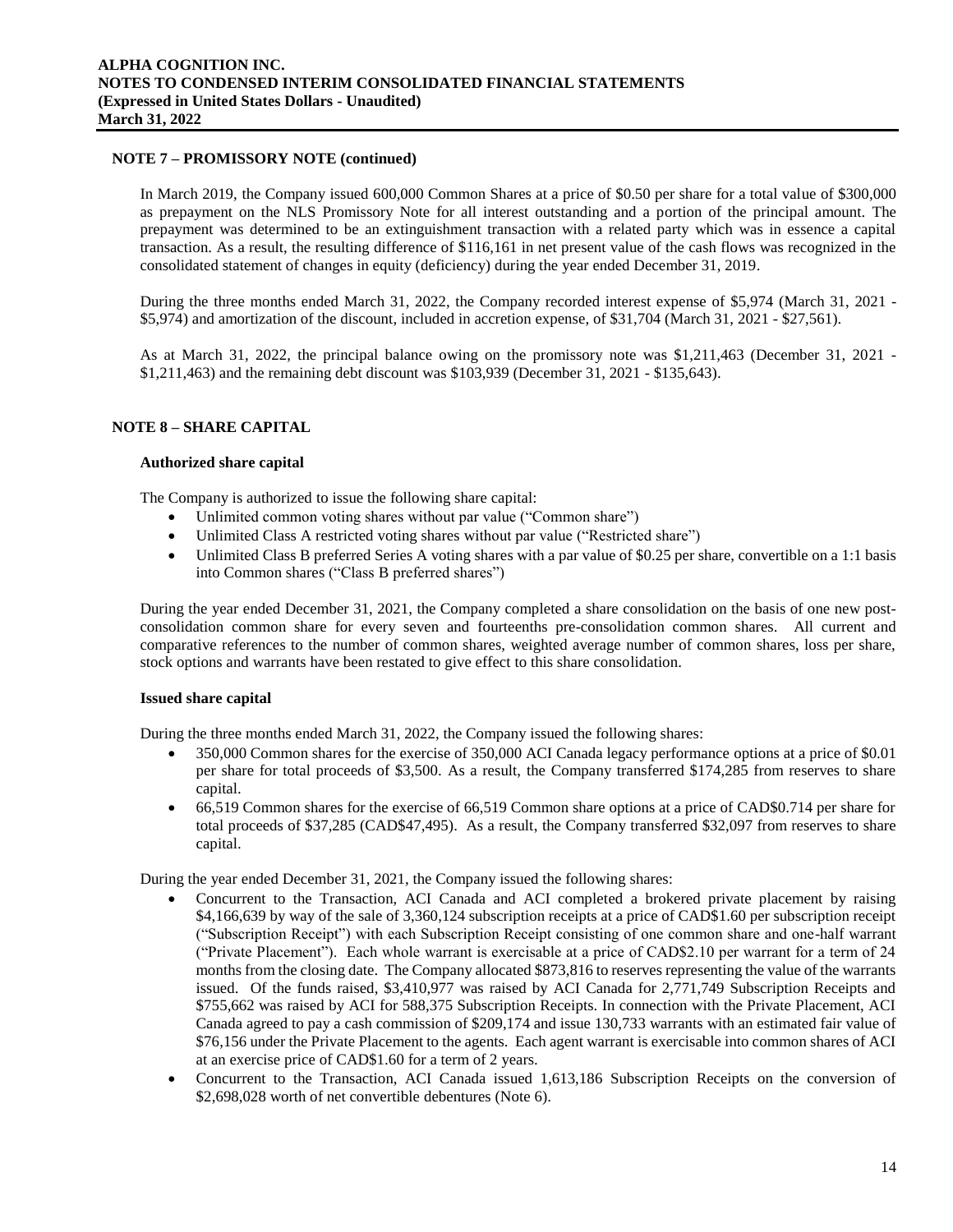#### **Issued share capital (continued)**

- Concurrent to the Transaction, ACI Canada issued 2,139,763 Common shares on the conversion of \$1,962,976 worth of net convertible debentures and 94,273 Common shares on the conversion of \$90,735 worth of interest on the convertible debentures (Note 6).
- 50,000 common shares at a price of \$0.01 per share for total proceeds of \$500 for the exercise of Common share options. As a result, the Company transferred \$24,898 from reserves to share capital.
- Completed a public offering by raising funds of \$11,383,284 (CAD\$14,403,750) for 9,602,500 subscription receipts at a price of CAD\$1.50 per subscription receipt with each subscription receipt consisting of one Common share and one warrant exercisable at a price of CAD\$1.75 per warrant for a term of 24 months from the closing date. In connection with the public offering, the Company agreed to pay cash commissions of \$852,094 and issue 659,627 warrants with an estimated fair value of \$444,886 to the agents. Each agent warrant is exercisable into Common shares of the Company at an exercise price of CAD\$1.50 for a term of 2 years.
- $\bullet$  6,100,000 Common shares for the exercise of 6,100,000 warrants at a price of \$0.40 per share for total proceeds of \$2,440,000. As a result, the Company transferred \$3,813,754 from the derivative liability to share capital.
- 10,504 Common shares for the exercise of 10,504 Common share options at a price of CAD\$0.714 per share for total proceeds of \$6,025 (CAD\$7,500). As a result, the Company transferred \$8,972 from reserves to share capital.

# **Escrow shares**

As at March 31, 2022, the Company had 23,987,377 (December 31, 2021 – 28,524,110) Common shares, 3,561,733 (December 31, 2021 – 4,006,846) Restricted Shares, and 5,979,824 (December 31, 2021 – 6,859,782) Class B preferred shares held in escrow.

#### **Warrants**

During the year ended December 31, 2021, ACI Canada issued the following warrants:

- 1,385,866 warrants with an exercise price of CAD\$2.10 and an expiry of March 18, 2023, in connection with the Company's private placement.
- 130,733 warrants with an exercise price of CAD\$1.60 and an expiry of March 18, 2023, to the agents of the Company's Private Placement.
- 806,591 warrants with an exercise price of CAD\$2.10 and an expiry of March 18, 2023, in connection with the conversion of the convertible debentures into Subscription Receipts.

All warrants outstanding in ACI Canada were transferred and assigned to ACI upon completion of the Transaction.

During the year ended December 31, 2021, the Company:

- Issued 294,190 warrants with an exercise price of CAD\$2.10 and an expiry of March 18, 2023, in connection with the conversion of the convertible debentures into Subscription Receipts.
- Issued 9,602,500 warrants with an exercise price of CAD\$1.75 and expiry of October 1, 2023, in connection with the public offering.
- Issued 659,627 warrants with an exercise price of CAD\$1.50 and an expiry of October 1, 2023, to the agents of the Company's public offering.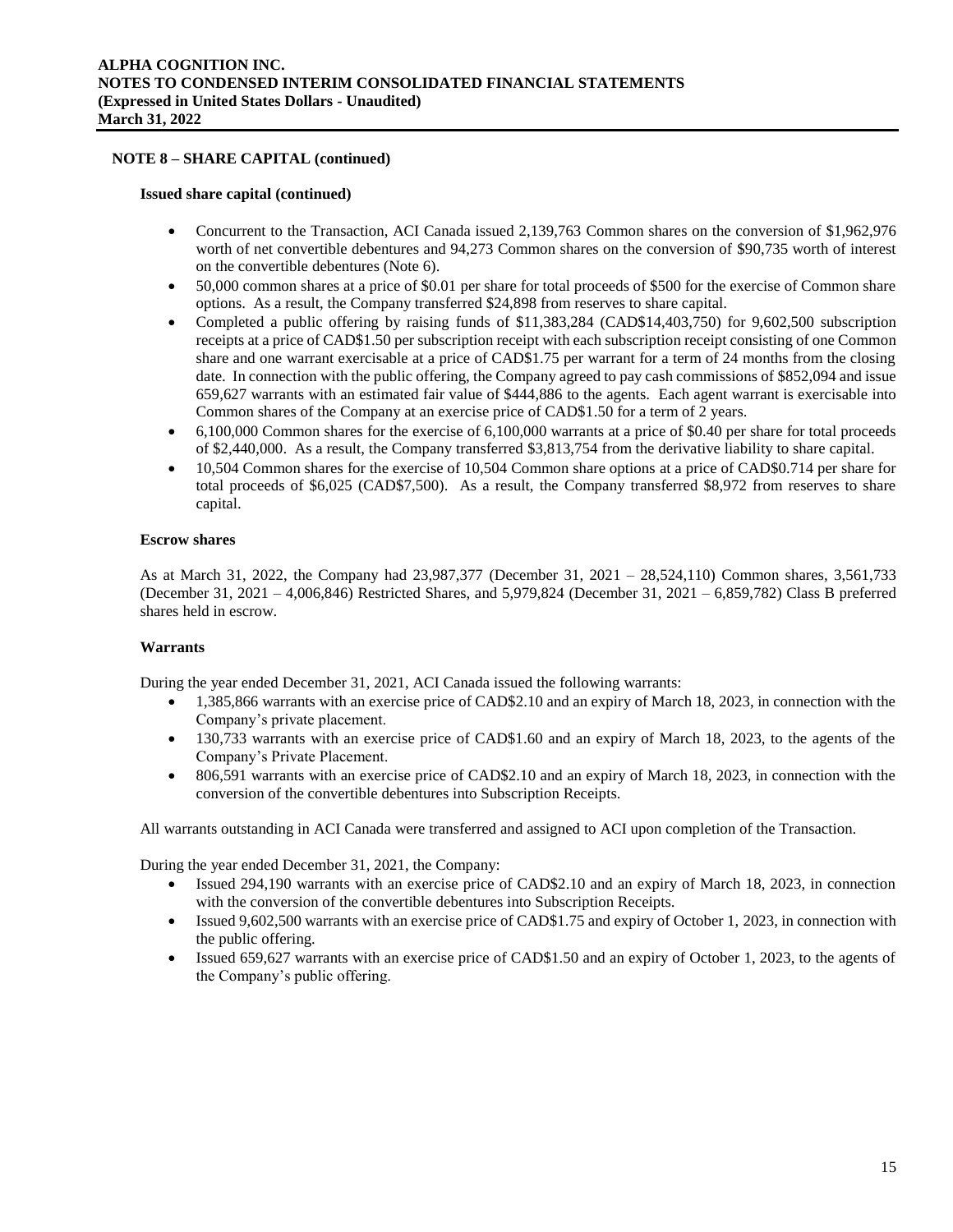#### **Warrants (continued)**

A continuity of warrants is as follows:

|                                                      | Number of<br><b>Warrants</b> | Weighted<br>Average<br><b>Exercise</b><br><b>Price</b> |
|------------------------------------------------------|------------------------------|--------------------------------------------------------|
|                                                      |                              | \$                                                     |
| Balance, December 31, 2020                           | 9,201,783                    | 0.40                                                   |
| <b>Issued</b>                                        | 12,879,507                   | 1.42 (CAD\$1.80)                                       |
| Exercised                                            | (6,100,000)                  | 0.40                                                   |
| <b>Balance, December 31, 2021 and March 31, 2022</b> | 15,981,290                   | 1.22                                                   |

A summary of the warrants outstanding and exercisable March 31, 2022, is as follows:

| Warrants<br>Outstanding | <b>Exercise Price</b> | <b>Expiry Date</b> |
|-------------------------|-----------------------|--------------------|
|                         | \$                    |                    |
| 40,000                  | 0.40                  | July 5, 2023       |
| 3,061,783               | 0.40                  | August 30, 2024    |
| 2,486,647               | 1.66 (CAD\$2.10)      | March 18, 2023     |
| 130,733                 | 1.26 (CAD\$1.60)      | March 18, 2023     |
| 9,602,500               | 1.38 (CAD\$1.75)      | October 1, 2023    |
| 659,627                 | 1.18 (CAD\$1.50)      | October 1, 2023    |
| 15,981,290              |                       |                    |

The weighted average life of warrants outstanding at March 31, 2022 was 1.59 years.

### **Share Options**

#### Common share options

The Company has a Stock Option Plan for its directors, officers, employees and consultants under which the Board of Directors of the Company may grant non-transferable share options totaling in aggregate up to 10% of the Company's issued and outstanding common shares, exercisable for a period of up to ten years from the date of grant, and at an exercise price which is not less than that permitted by the TSX-V.

All stock options outstanding in ACI Canada were transferred and assigned to ACI upon completion of the Transaction.

During the three months ended March 31, 2022, the Company had the following share option transactions:

• The Company granted 230,000 share options with an exercise price of CAD\$1.05 per share to certain employees of ACI USA and consultant of ACI Canada. The options will be subject to the following vesting terms: 25% will vest on February 14, 2023 and the remaining 75% will vest in equal monthly instalments until February 14, 2025.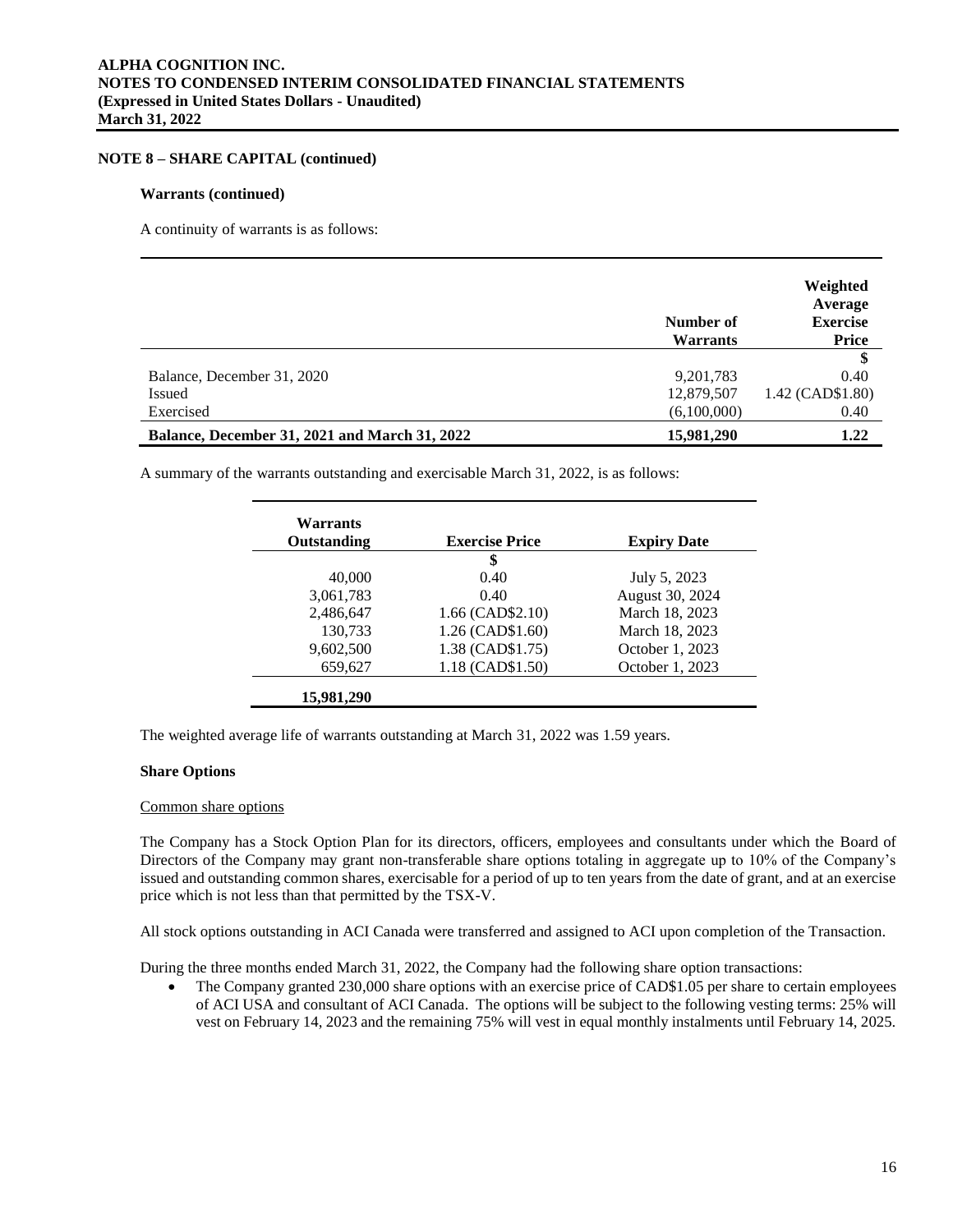#### **Share options (continued)**

#### Common share options (continued)

During the year ended December 31, 2021, the Company had the following share option transactions:

- In connection with the Transaction, the Company had deemed granted 108,543 share options, with an estimated fair value of \$62,749, to former option holders of ACI of which all have been vested. The total fair value granted was considered to be part of the cost of acquisition of ACI. Of these share options 31,513 are exercisable up to September 21, 2023, and 77,030 were exercisable up to June 16, 2021. In April 2021, the Company extended the life of the 77,030 share options to March 18, 2022.
- The Company granted 200,000 common share options to a consultant of the Company with an estimated fair value of \$113,507 which vest quarterly over four tranches of 50,000 commencing June 18, 2021.
- In April 2021, the Company repriced 77,030 share options with an exercise price of CAD\$0.714 for the extension of the expiry date to March 18, 2022 from June 16, 2021. All other terms remained unchanged. The Company recorded share-based compensation of \$9,272.
- In August 2021, the Company granted 3,150,000 share options to certain officers of the Company and employees of ACI USA with an exercise price of CAD\$0.90 per share. The options will be subject to the following vesting terms: 25% will vest on the first anniversary of the date of grant and the remaining 75% will vest in equal monthly instalments until the third anniversary of the date of grant. In October 2021, 450,000 of these share options were cancelled.
- In August 2021, the Company granted 400,000 share options with an exercise price of \$1.22 per share to an employee of ACI USA. The options will be subject to the following vesting terms: 25,000 options vest on date of grant, 175,000 options will vest quarterly over a 24 month period, and 200,000 options vest upon the completion of certain performance criteria. In December 2021, the vesting terms were revised to: 100,000 options vest on date of grant, 100,000 options will vest quarterly over a 12 month period, and 200,000 options vest upon completion of certain performance criteria.
- In August 2021, the Company granted 300,000 share options with an exercise price of \$0.80 per share to an employee of the Company. The options will be subject to the following vesting terms: 37,500 options vest on date of grant, 112,500 options will vest quarterly over a 24 month period, and 150,000 options vest upon the completion of certain performance criteria. In December 2021, the Company amended the number of options granted to 131,250 options which will vest immediately.
- In December 2021, the Company granted 300,000 share options to a certain officer of the Company with an exercise price of CAD\$1.12 per share. The options will be subject to the following to the following vesting terms: 100,000 options vest on date of grant and 200,000 options vest upon the completion of certain performance criteria.
- In December 2021, the Company granted 450,000 share options to employees of ACI USA with an exercise price of CAD\$1.12 per share. The options will be subject to the following vesting terms: 25% will vest on the first anniversary of the date of grant and remaining 75% will vest in equal monthly instalments until the third anniversary of the date of grant.
- In December 2021, the Company granted 940,000 share options to certain directors of the Company with an exercise price of CAD\$1.12 per share. The options will be subject to the following vesting terms: 50% will vest on date of grant and the remaining 50% will vest quarterly over a 24 month period.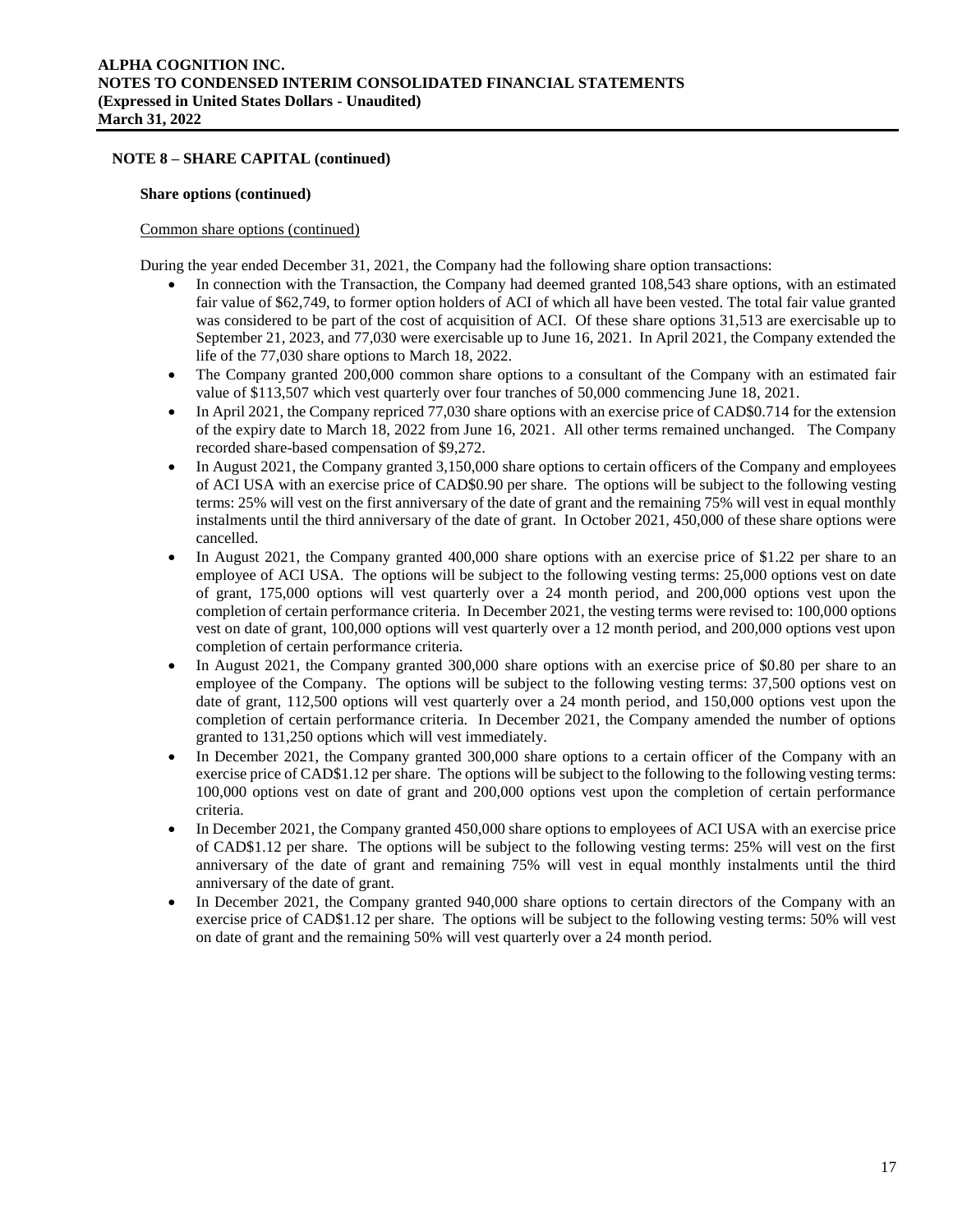#### **Share options (continued)**

#### Common share options (continued)

The following weighted average assumptions were used in the Black-Scholes option-pricing model for the valuation of the share options issued:

|                                        | March 31,<br>2022        | December 31,<br>2021 |
|----------------------------------------|--------------------------|----------------------|
| Risk-free interest rate                | 1.97%                    | 1.26%                |
| Dividend yield                         | -                        |                      |
| Forfeiture rate                        | $\overline{\phantom{a}}$ |                      |
| Expected life                          | 10 years                 | 9.61 years           |
| Volatility                             | 84%                      | 87%                  |
| Weighted average fair value per option | \$0.84                   | \$0.58               |

For the three months ended March 31, 2022, share-based compensation expense relating to service condition awards amounted to \$495,438 (March 31, 2021 - \$49,595) of which \$152,201 (March 31, 2021 - \$nil) was allocated to research and development and \$343,237 (March 31, 2021 - \$45,595) to general and administrative.

Common share option continuity is as follows:

|                                       |               |                 | Three months ended    |               |                 | <b>Year ended</b>        |
|---------------------------------------|---------------|-----------------|-----------------------|---------------|-----------------|--------------------------|
|                                       |               |                 | <b>March 31, 2022</b> |               |                 | <b>December 31, 2021</b> |
|                                       |               |                 | Weighted              |               |                 | Weighted                 |
|                                       |               | Weighted        | Average               |               | Weighted        | Average                  |
|                                       |               | Average         | <b>Share</b>          |               | Average         | <b>Share</b>             |
|                                       | <b>Number</b> | <b>Exercise</b> | Price on              | <b>Number</b> | <b>Exercise</b> | Price on                 |
|                                       | of Options    | Price           | <b>Exercise</b>       | of Options    | <b>Price</b>    | <b>Exercise</b>          |
|                                       |               | \$              | \$                    |               | \$              | \$                       |
| Balance, beginning of year            | 5,297,597     | 0.81            |                       | 78,308        | 0.40            |                          |
| Granted                               | 230,000       | 0.81            |                       | 5,848,543     | 0.81            |                          |
| Cancelled                             |               |                 |                       | (618,750)     | 0.73            |                          |
| Expired                               | (7)           | 0.57            |                       |               |                 |                          |
| Exercised                             | (66, 519)     | 0.57            | 0.81                  | (10, 504)     | 0.56            | 0.95                     |
|                                       |               |                 |                       |               |                 |                          |
| Balance, end of period                | 5,461,071     | 0.85            |                       | 5,297,597     | 0.81            |                          |
| Options exercisable,<br>end of period | 1,194,821     |                 |                       | 1,127,597     |                 |                          |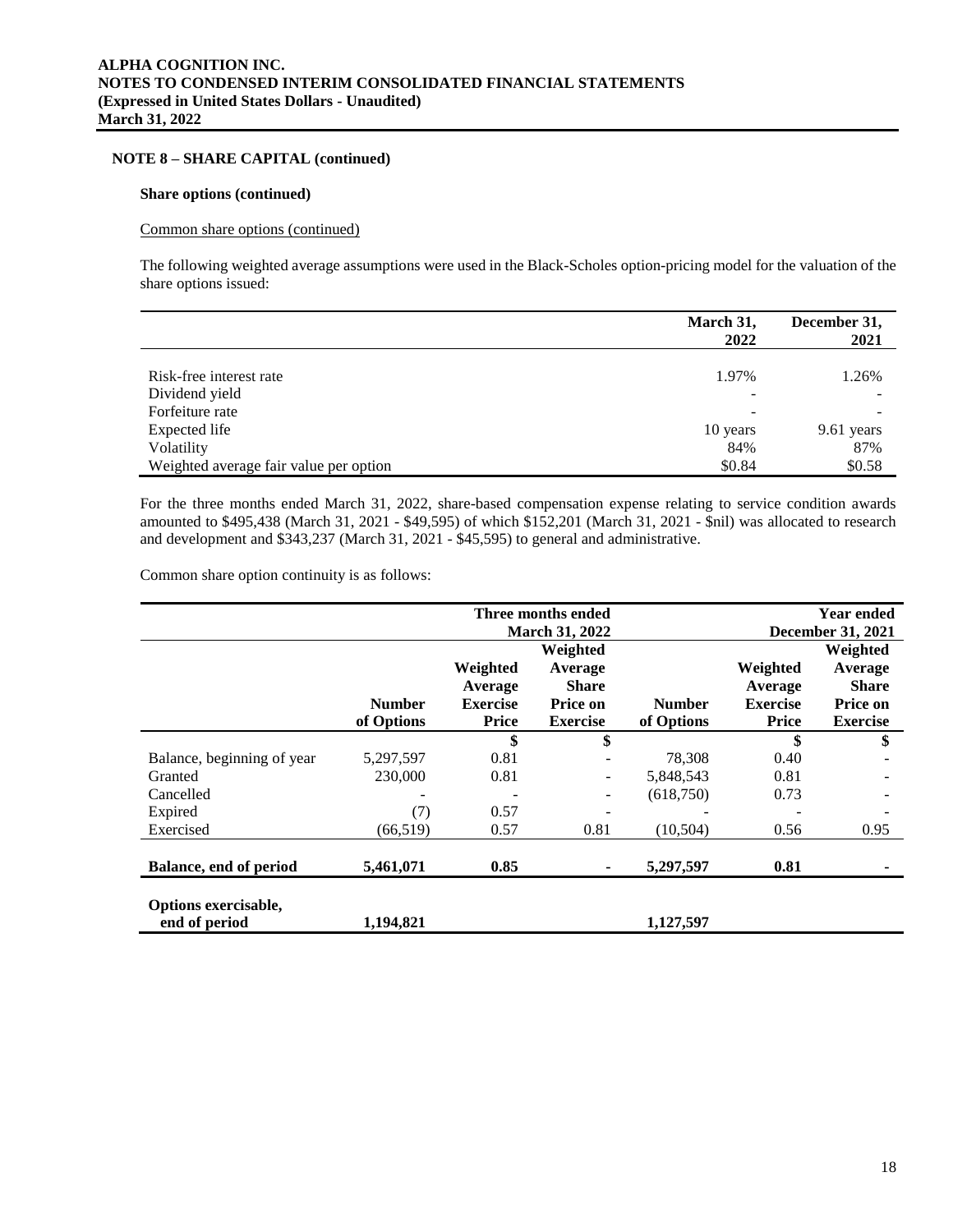#### **Share options (continued)**

#### Common share options (continued)

A summary of the common share options outstanding at March 31, 2022, is as follows:

| <b>Options</b><br>Outstanding | <b>Options</b><br><b>Exercisable</b> | <b>Exercise Price</b> | <b>Expiry Date</b> |
|-------------------------------|--------------------------------------|-----------------------|--------------------|
|                               |                                      | \$                    |                    |
| 200,000                       | 200,000                              | 1.68 (CAD\$2.10)      | March 29, 2023     |
| 31,513                        | 31,513                               | $0.57$ (CAD\$0.714)   | September 21, 2023 |
| 39,154                        | 39,154                               | 0.40                  | June 1, 2029       |
| 39.154                        | 39,154                               | 0.40                  | July 22, 2030      |
| 2,700,000                     |                                      | 0.72 (CAD\$0.90)      | August 3, 2031     |
| 400,000                       | 125,000                              | 1.22.                 | August 16, 2031    |
| 131,250                       | 131,250                              | 0.80                  | August 16, 2031    |
| 1,690,000                     | 628,750                              | 0.90 (CAD\$1.12)      | December 20, 2031  |
| 230,000                       |                                      | $0.84$ (CAD\$1.05)    | February 14, 2032  |
| 5,461,071                     | 1.194.821                            |                       |                    |

The weighted average life of common share options outstanding at March 31, 2022, was 9.12 years.

#### ACI Canada legacy performance options

The Company retained ACI Canada's stock option plan whereby ACI Canada could grant share options to directors, officers, employees and consultants enabling them to acquire common shares. Options granted had a maximum term of ten years and the board of directors determined the vesting requirements. From time to time, the Company granted performance-based share options to management and consultants. These options vest based on the Company's achievement of certain performance goals and operational metrics, as applicable, subject to continuous employment by each recipient.

For the three months ended March 31, 2022, share-based compensation expense relating to service condition awards for the ACI Canada legacy performance options amounted to \$nil (March 31, 2021 - \$31,812, of which \$22,339 was allocated to research and development and \$9,473 to general and administrative).

For the three months ended March 31, 2022, share-based compensation expense relating to performance condition options for the ACI Canada legacy performance options amounted to \$nil (March 31, 2021 – \$562,391, of which \$476,011 was allocated to research and development and \$86,380 to general and administrative).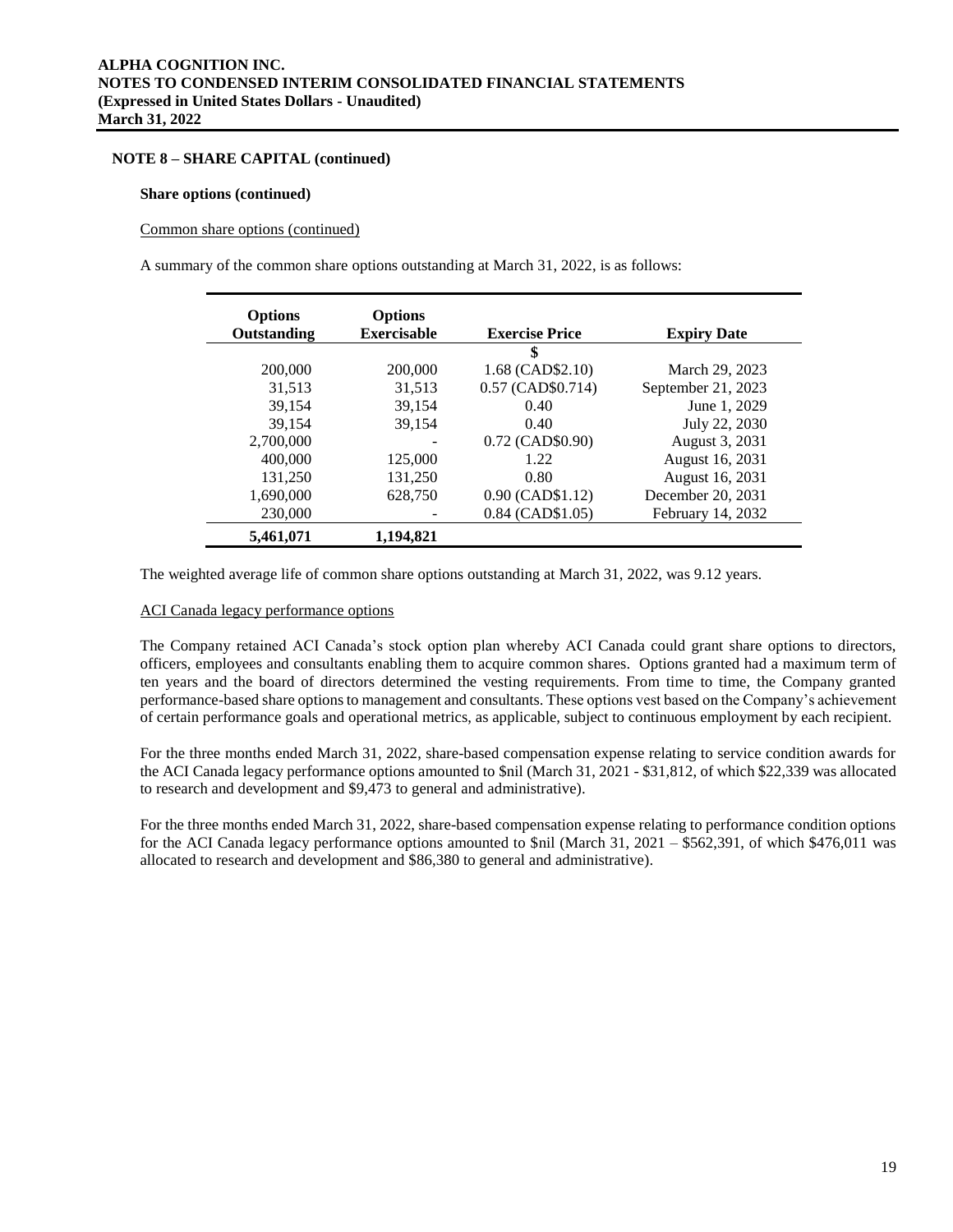#### **Share options (continued)**

#### ACI Canada legacy performance options (continued)

ACI Canada legacy performance option continuity is as follows:

|                            |               |                 | Three months ended    |               |                 | <b>Year ended</b> |
|----------------------------|---------------|-----------------|-----------------------|---------------|-----------------|-------------------|
|                            |               |                 | <b>March 31, 2022</b> |               |                 | December 31, 2021 |
|                            |               |                 | Weighted              |               |                 | Weighted          |
|                            |               | Weighted        | Average               |               | Weighted        | Average           |
|                            |               | Average         | <b>Share</b>          |               | Average         | <b>Share</b>      |
|                            | <b>Number</b> | <b>Exercise</b> | Price on              | <b>Number</b> | <b>Exercise</b> | <b>Price on</b>   |
|                            | of Options    | Price           | <b>Exercise</b>       | of Options    | <b>Price</b>    | <b>Exercise</b>   |
|                            |               | \$              | \$                    |               | \$              | \$                |
| Balance, beginning of year | 9,991,057     | 0.01            |                       | 9.991.057     | 0.01            |                   |
| Exercised                  | (350,000)     | 0.01            | 0.83                  | (50,000)      | 0.01            | 0.68              |
|                            |               |                 |                       |               |                 |                   |
| Balance, end of period     | 9,591,057     | 0.01            |                       | 9,941,057     | 0.01            |                   |
|                            |               |                 |                       |               |                 |                   |
| Options exercisable, end   |               |                 |                       |               |                 |                   |
| of period                  | 8,511,057     |                 |                       | 8,861,057     |                 |                   |

A summary of the Common share options outstanding at March 31, 2022, is as follows:

| <b>Options</b> | <b>Options</b>     |                       |                    |
|----------------|--------------------|-----------------------|--------------------|
| Outstanding    | <b>Exercisable</b> | <b>Exercise Price</b> | <b>Expiry Date</b> |
|                |                    | \$                    |                    |
| 900,000        | 900,000            | 0.001                 | February $1,2026$  |
| 691,057        | 691,057            | 0.01                  | December 31, 2027  |
| 4,250,000      | 3,590,000          | 0.01                  | September 1, 2028  |
| 3,750,000      | 3,330,000          | 0.01                  | June 1, 2029       |
| 9,591,057      | 8,511,057          |                       |                    |

The weighted average life of ACI Canada legacy performance options outstanding at March 31, 2022 was 6.43 years.

#### **Derivative liability**

Due to the Company acquiring warrants from ACI Canada on the completion of the Transaction with an exercise price in a currency different from its functional currency, a derivative liability was recorded on the date of the transfer of ACI Canada's previously issued warrants with USD exercise prices. This derivative liability is being revalued at each reporting period.

On initial recognition, the Company recorded a loss of \$8,215,823 to recognize the derivative liability. As at March 31, 2022, the Company revalued the derivative liability to \$1,942,761 (December 31, 2021 - \$2,048,127) and recorded a gain on revaluation of \$86,671 (March 31, 2021 - \$292,220). During the year ended December 31, 2021, 6,100,000 warrants with an exercise price of \$0.40 per warrant were exercised, which resulted in \$3,578,567 of the derivative liability being reallocated to share capital.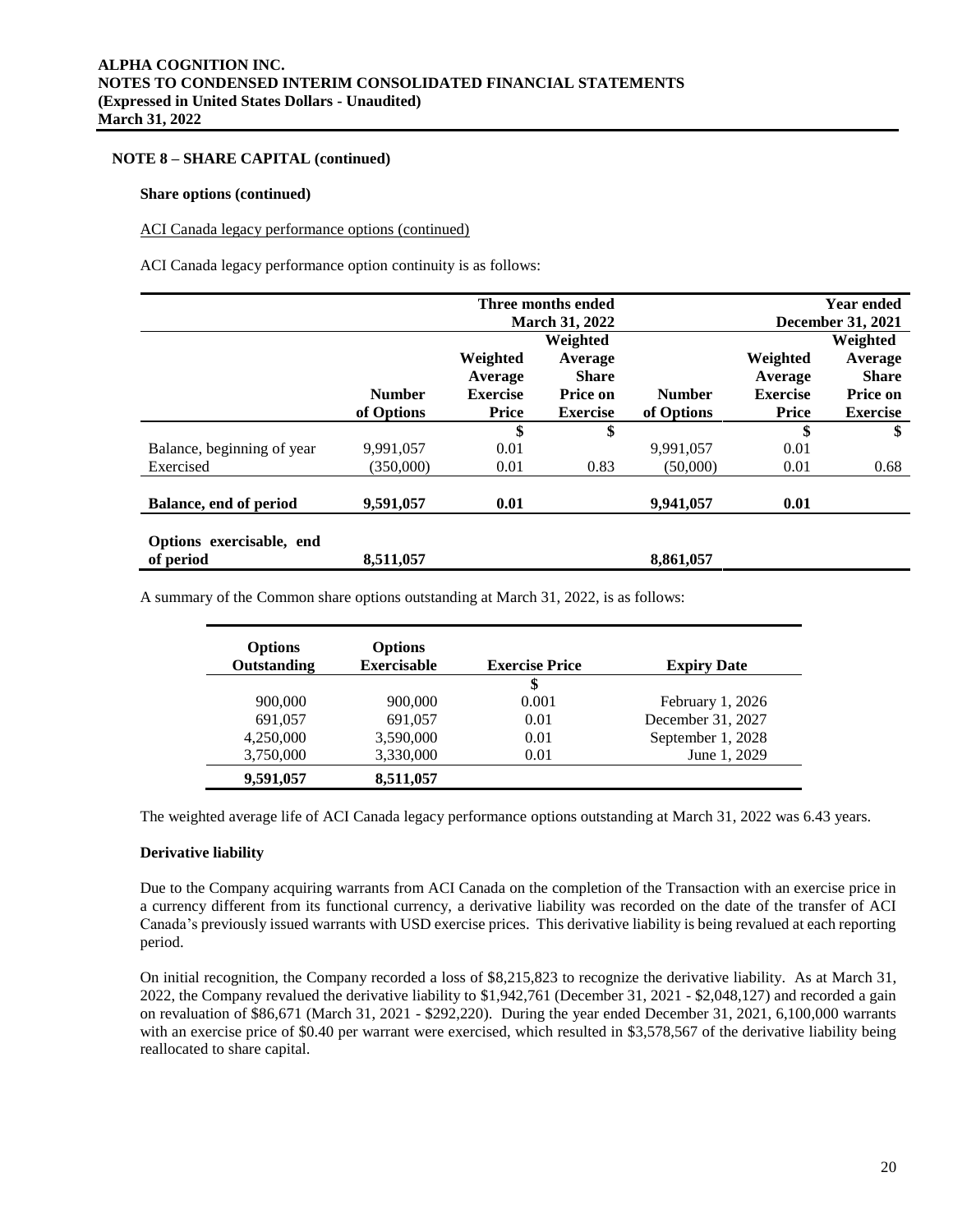# **Derivative liability (continued)**

|                                             | March 31,  | December 31, |
|---------------------------------------------|------------|--------------|
|                                             | 2022       | 2021         |
|                                             |            |              |
| Balance, beginning of period                | 2,048,127  |              |
| Initial recognition of derivative liability |            | 7,810,547    |
| Conversion                                  |            | (3,578,567)  |
| Revaluation of derivative liability         | (105, 365) | (2,183,853)  |
| <b>Balance, end of period</b>               | 1,942,762  | 2,048,127    |

A summary of the warrants with USD exercise prices outstanding and exercisable at March 31, 2022, is as follows:

| Warrants<br>Outstanding | <b>Exercise Price</b> | <b>Expiry Date</b> |
|-------------------------|-----------------------|--------------------|
|                         | \$                    |                    |
| 40,000                  | 0.40                  | July 5, 2023       |
| 3,061,783               | 0.40                  | August 30, 2024    |

The following weighted average assumptions were used in the Black-Scholes option-pricing model for the initial valuation, and the re-valuations as at December 31, 2021 and as at March 31, 2022:

|                                         | March 31,<br>2022 | December 31,<br>2021 | March 18,<br>2021 |
|-----------------------------------------|-------------------|----------------------|-------------------|
| Risk-free interest rate                 | 2.21%             | 0.62%                | 0.48%             |
| Dividend yield                          |                   |                      |                   |
| Forfeiture rate                         |                   |                      |                   |
| Expected life                           | $2.40$ years      | 3.21 years           | 3.40 years        |
| Volatility                              | 115%              | 114%                 | 113%              |
| Weighted average fair value per warrant | \$0.63            | \$0.80               | \$1.07            |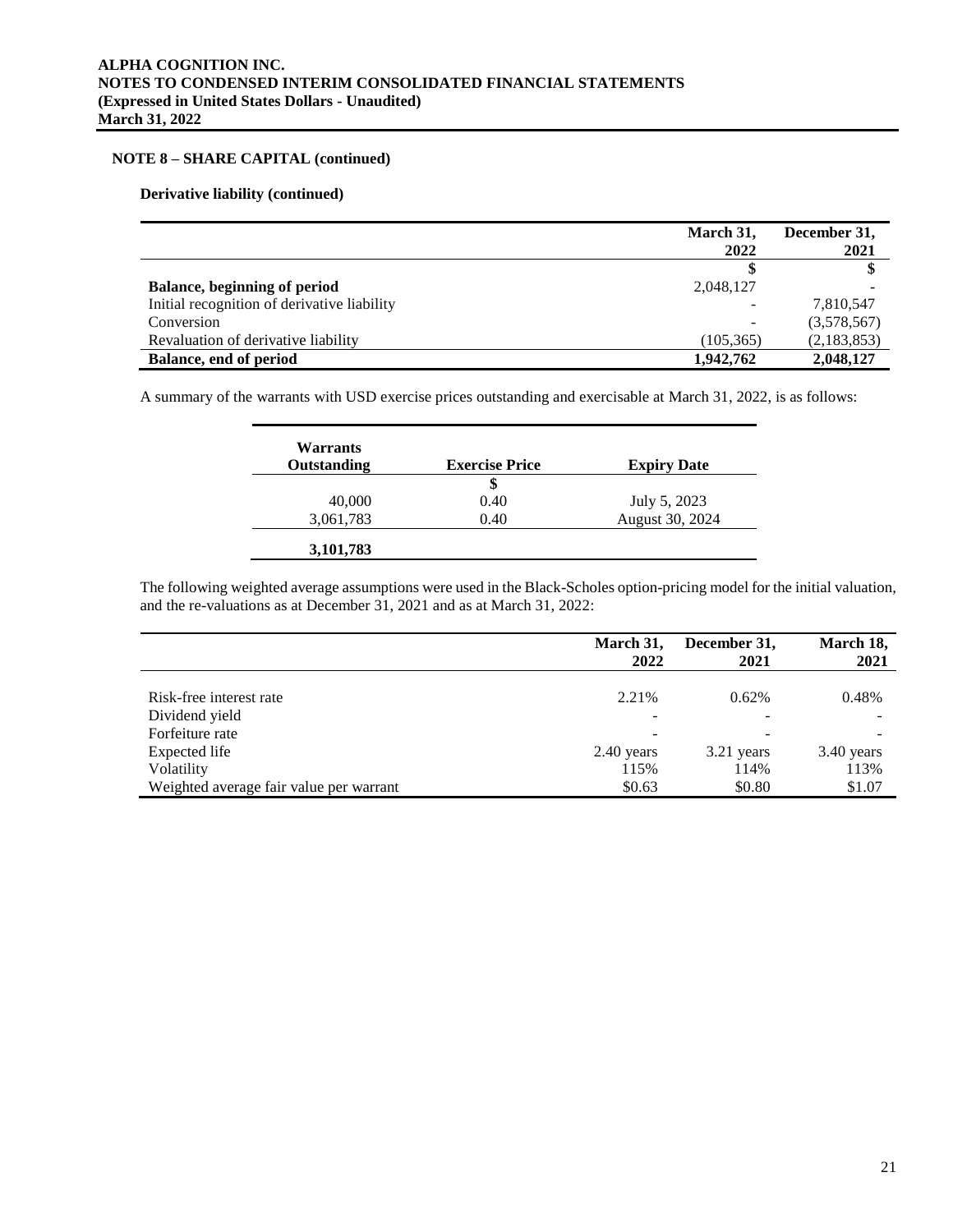# **NOTE 9 – RESEARCH AND DEVELOPMENT**

The Company's research and development expenses are summarized below:

|                                |             | For the three months ended |           |  |
|--------------------------------|-------------|----------------------------|-----------|--|
|                                |             |                            | March 31, |  |
|                                | <b>Note</b> | 2022                       | 2021      |  |
|                                |             | \$                         | \$        |  |
| Consulting fees                |             | 99,447                     | 209,031   |  |
| Legal and patent costs         |             | 80,544                     | 60,648    |  |
| Management fees and salaries   | 10          | 267,753                    | 203,102   |  |
| Other research and development |             | 6.907                      | 9,466     |  |
| Product development            |             | 975,828                    | 489,150   |  |
| Share-based compensation       | 8,10        | 152,201                    | 498,351   |  |
| Salaries and benefits          |             |                            | 152,430   |  |
| <b>Subcontractors</b>          |             | 192,971                    |           |  |
|                                |             | 1,775,651                  | 1,622,178 |  |

# **NOTE 10 – RELATED PARTY TRANSACTIONS AND BALANCES**

Key management personnel are those persons having authority and responsibility for planning, directing and controlling the activities of the Company, directly or indirectly. Key management personnel include the Company's executive officers and members of its Board of Directors.

In September 2018, the Company signed a management agreement with CMI Cornerstone Management Corp. ("CMI"), a company controlled by Ken Cawkell, the former Chief Executive Officer and a director of the Company, which requires monthly payments of \$15,000. In June 2019, the Company amended the agreement to increase the monthly fees to \$18,000. Included in the agreement is a provision for a termination payment equal to the greater of (i) \$432,000 less any fees previously paid under the agreement between June 1, 2019 and the date of termination or (ii) \$54,000.

In September 2018, the Company signed a management agreement with 9177 – 586 Quebec Inc. ("9177 Quebec"), a company controlled by Denis Kay, the Chief Scientific Officer of the Company, which requires monthly payments of \$13,333 per month for an effective term of two years. In June 2019, the Company amended the agreement to increase the monthly fees to \$15,000. Included in the agreement is a provision for a termination payment equal to the greater of (i) \$360,000 less any fees previously paid under the agreement between June 1, 2019 and the date of termination or (ii) \$45,000.

In September 2018, the Company signed a management agreement with Clearway Global, LLC ("Clearway Global"), a company controlled by Fred Sancilio, the former President and a director of the Company, which requires monthly payments of \$10,000 per month for an effective term of two years. In June 2019, the Company amended the agreement to increase the monthly fees to \$20,000. Included in the agreement is a provision for a termination payment equal to the greater of (i) \$480,000 less any fees previously paid under the agreement between June 1, 2019 and the date of termination or (ii) \$60,000. In February 2021, the Company amended the agreement to increase the monthly fees to \$24,166. On December 22, 2021, Fred Sancilio resigned as the President and director of the Company. The management agreement was replaced with a consulting agreement with no longer a provision for a termination payment.

In August 2020, the Company signed a management agreement with Seatrend Strategy Group, ("Seatrend"), a company controlled by Jeremy Wright, the Chief Financial Officer of the Company, which requires monthly payments of \$6,000. In October 2020, the Company amended the agreement to increase the monthly fees to \$15,000. Included in the agreement is a provision for a termination payment of six's month's fees. On April 12, 2022, Jeremy Wright resigned as the CFO of the Company and was paid a termination payment of \$90,000.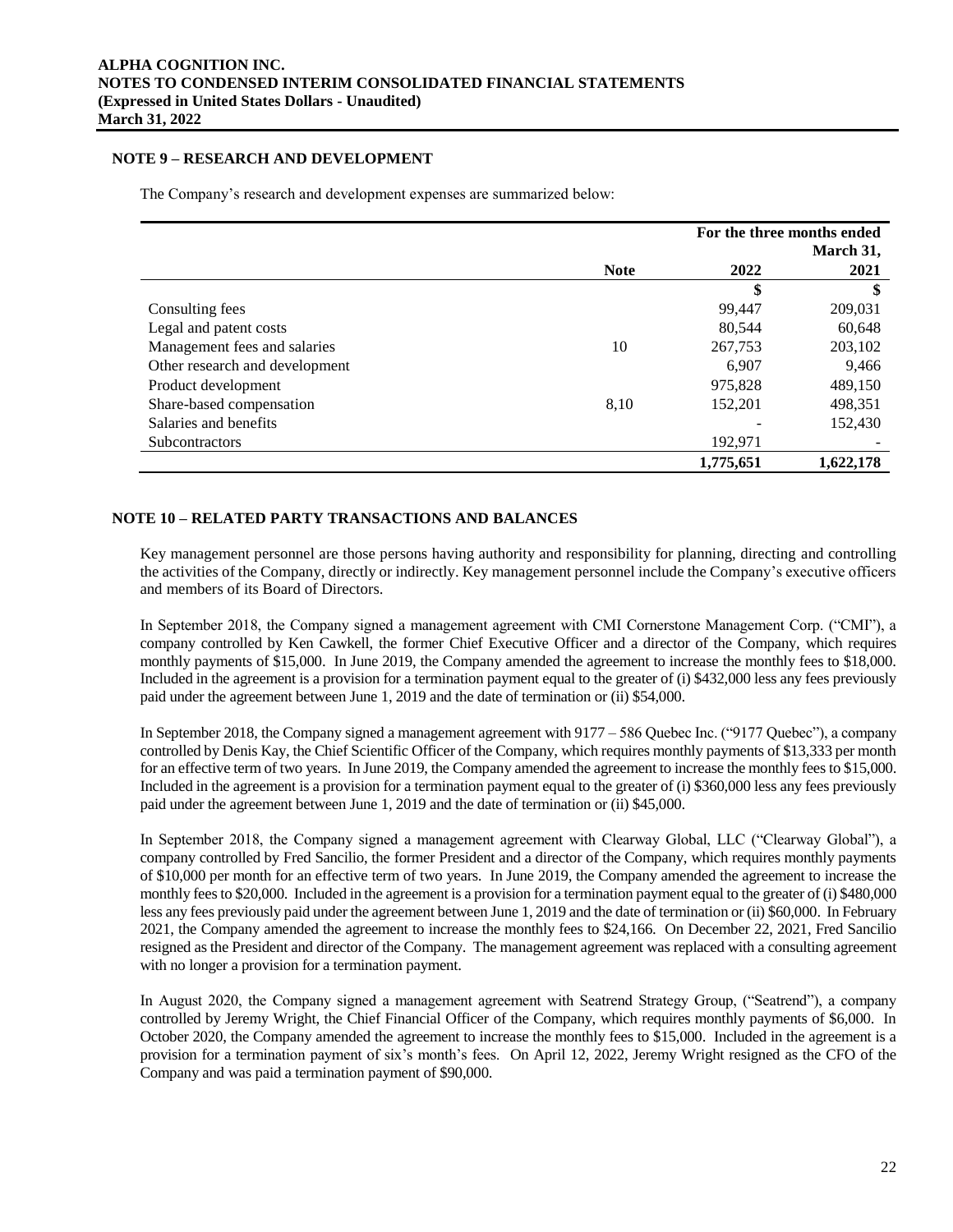# **NOTE 10 – RELATED PARTY TRANSACTIONS AND BALANCES (continued)**

In February 2021, the Company signed a consulting agreement with Michael McFadden, the CEO of the Company, requiring an annual base compensation of \$500,000. Included in the agreement is a provision for a termination payment upon termination without just cause and an equity provision upon the sale or merger of the Company. The termination payment is to be paid semi-monthly over a one year period, as follows: the first six months at the current base compensation, followed by three months at  $\frac{1}{2}$  of the current base compensation, followed by three months at  $\frac{1}{4}$  of the current base compensation, and the average of actual performance bonuses paid average over the last two years. The equity provision provides for the following:

- i)in the event the Company is sold or merged at a value between \$200 million and \$500 million, equity with a value of 2% of the difference between the transaction price and \$200,000,000;
- ii)in the event the Company is sold or merged at a value between \$500 million and \$1 billion, equity with a value of 2.5% of the difference between the transaction price and \$200,000,000;
- iii)in the event the Company is sold or merged at a value above \$1 billion, equity with a value of 3% of the difference between the transaction price and \$200,000,000;
- iv)if the Company is neither sold nor merged, but is up-listed to the Nasdaq Exchange within 3 years of the agreement, an equity distribution equal to the value per paragraphs  $i$ ) – iii) above, to be paid on the 3 year anniversary of the agreement.

In May 2021, Mr. McFadden became an employee of the Company. All other terms of his contract remained the same.

In May 2021, the Company hired Lauren D'Angelo, the Chief Commercial Officer of the Company, requiring an annual base compensation of \$350,000.

In November 2021, the Company signed an employment agreement with Cedric O'Gorman, the Chief Medical Officer of the Company, requiring an annual base compensation of \$400,000. Included in the agreement is a provision for a termination payment without just cause of an amount equal to annual base compensation for a period of three months.

Summary of key management personnel compensation:

|                                                         | For the three months ended<br>March 31, |         |
|---------------------------------------------------------|-----------------------------------------|---------|
|                                                         | 2022                                    | 2021    |
|                                                         |                                         | \$      |
| Other general and administrative                        | 3,587                                   | 9,000   |
| Management fees and salaries                            | 234,133                                 | 108,801 |
| Professional fees                                       |                                         | 3,336   |
| Research and development - management fees and salaries | 234,266                                 | 113,333 |
| Share-based compensation                                | 444,820                                 | 590,316 |
|                                                         | 916,806                                 | 824,786 |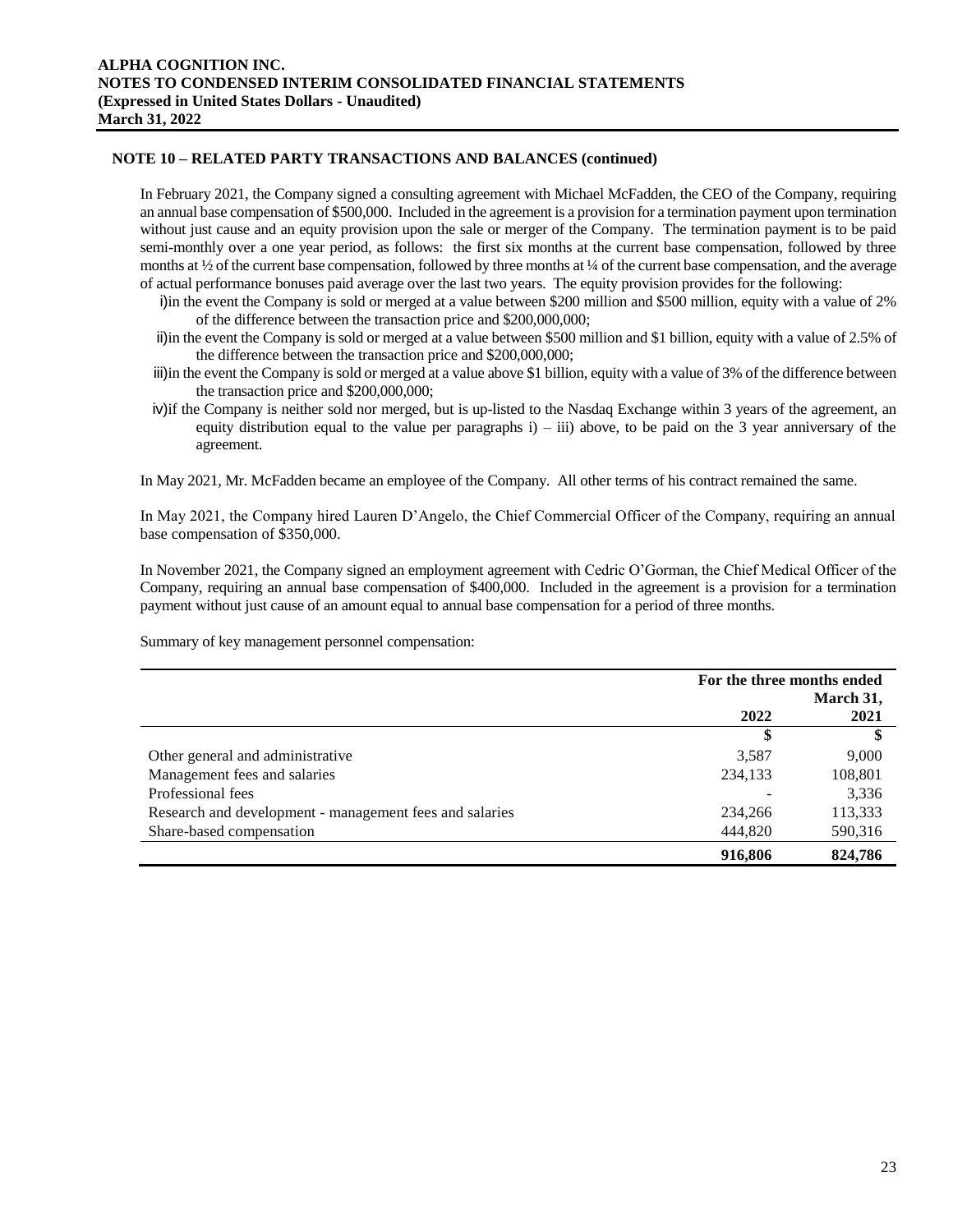# **NOTE 11 – COMMITMENTS**

#### **a) Alpha-1062 Technology**

In March 2015, the Company entered into the Memogain Technology License Agreement ("License Agreement") with NLS for the exclusive right and license to further develop and exploit the Alpha 1062, formerly Memogain, Technology. The License Agreement set out the consideration as follows:

- The Company assumed all of NLS's obligations under the Memogain Asset Purchase Agreement which consisted of cumulative total payments to Galantos Pharma GmbH of  $E10,000,000$ , the cumulative total may be increased to  $\epsilon$ 15,000,000 subject to certain provisions, which is to be paid as follows (collectively the "Galantos Royalty Payments"):
	- o 3% of the net sales revenue received by the Company from the sale of any products relating to the Alpha-1062 Technology;
	- o 10% of any sublicensing revenue; and
	- o 25% of an upfront payment or milestone payment paid by a sub-licensee to the Company;
- Upon completion of the Galantos Royalty Payments, a royalty payment to NLS of 1% of the revenue received from the Alpha-1062 Technology by the Company over \$100 million per annum and
- The issuance of a promissory note of \$1,400,000 to NLS (Note 7).

On January 1, 2016, the Company assumed NLS's obligations under a Royalty Agreement with Galantos Consulting dated August 31, 2013, which consisted of cumulative total payments to Galantos Consulting of €2,000,000, the cumulative total may be increased to  $\epsilon$ 3,000,000 subject to certain provisions, which is to be paid as follows:

- 1% of the net sales revenue received by the Company from the sale of any products relating to the Alpha-1062 Technology;
- 2% of any sublicensing revenue; and
- 2% of an upfront payment or milestone payment paid by a sub-licensee to the Company.

#### **b) Alpha-602 Technology**

In November 2020, the Company entered into a license agreement with NLS for the world-wide exclusive right to the Progranulin ("Alpha-602") Technology. In accordance with the agreement, the Company will pay the following:

- \$50,000 to NLS before January 15, 2021 (paid);
- a royalty of 1.5% of the commercial sales, capped at \$2,000,000, to NLS;
- 10% of any Upfront Payments in excess of \$2,000,000.

The total amount payable to NLS under this agreement shall not exceed \$2,000,000.

# **NOTE 12 – CAPITAL DISCLOSURE AND MANAGEMENT**

The Company defines its capital as all components of shareholders' equity. The Company's objective when managing capital is to safeguard the Company's ability to continue as a going concern. The Company manages its capital structure to maximize its financial flexibility making adjustments to it in response to changes in economic conditions and the risk characteristics of the underlying assets and business opportunities. The Company does not presently utilize any quantitative measures to monitor its capital. The Company is not subject to externally imposed capital requirements.

# **NOTE 13 – FINANCIAL INSTRUMENTS AND RISK MANAGEMENT**

Financial instruments measured at fair value are classified into one of three levels in the fair value hierarchy according to the relative reliability of the inputs used to estimate the fair values. The three levels of the fair value hierarchy are:

- Level 1 Unadjusted quoted prices in active markets for identical assets or liabilities;
- Level 2 Inputs other than quoted prices that are observable for the asset or liability either directly or indirectly; and
- Level 3 Unobservable inputs that are supported by little or no market activity, therefore requiring an entity to develop its own assumptions about the assumption that market participants would use in pricing.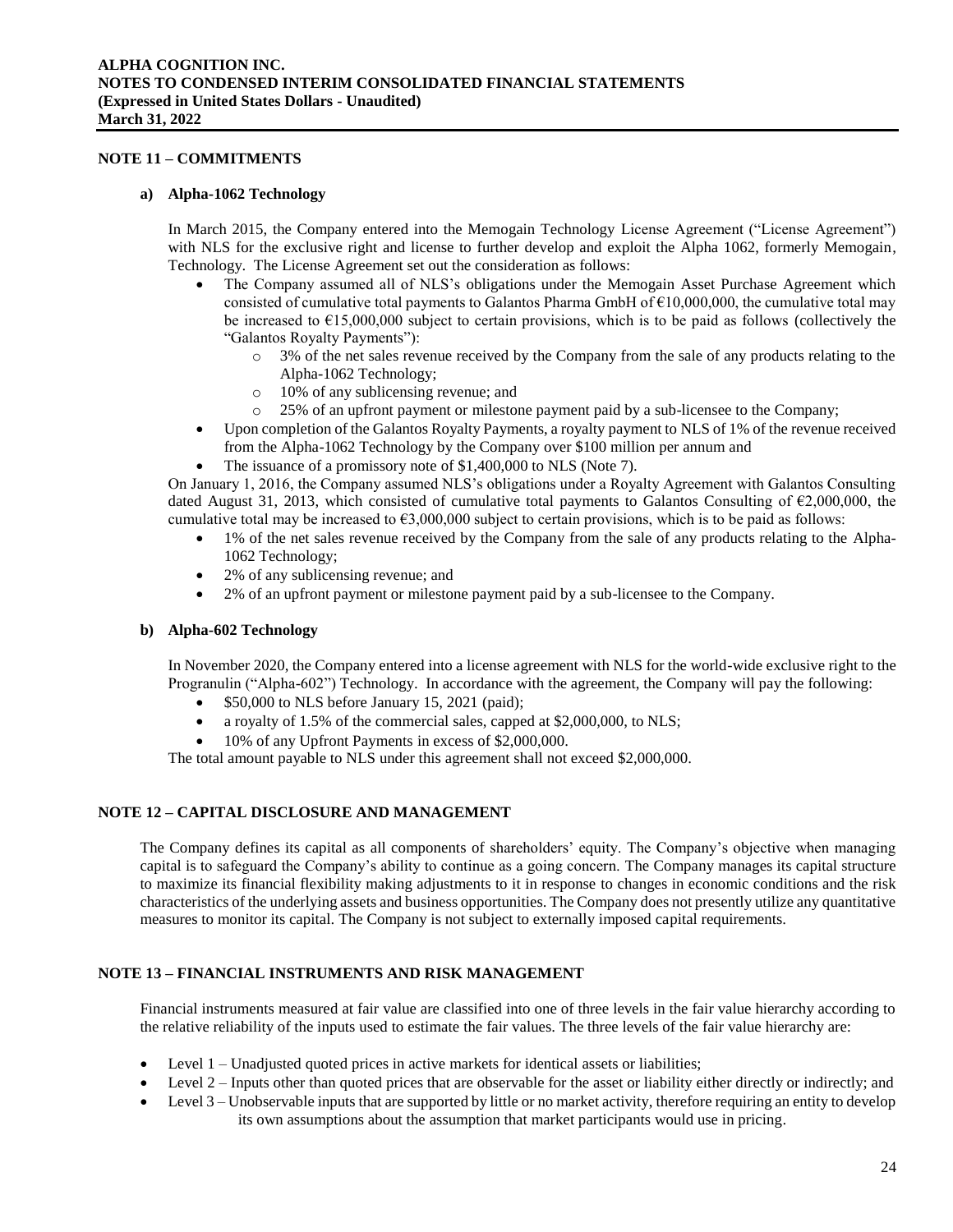# **NOTE 13 – FINANCIAL INSTRUMENTS AND RISK MANAGEMENT (continued)**

The Company's financial instruments consist of cash, other current assets, accounts payable, derivative liability, and promissory note. The fair values of subscription receipts receivable, other current assets, accounts payable, related parties payable, refundable subscription receipts, convertible debentures and promissory note approximates their carrying values either due to their current nature or current market rates for similar instruments. Cash is measured at fair value on a recurring basis using level 1 inputs. Derivative liability is measured at fair value on a recurring basis using level 3 inputs. The continuity and valuation techniques that are used to determine the fair value of the derivative liability are described in Note 8.

The Company is exposed to a variety of financial risks by virtue of its activities including currency, credit, interest rate, and liquidity risk.

a) Currency risk

Foreign currency exchange rate risk is the risk that the fair value or future cash flows will fluctuate as a result of changes in foreign exchange rates. The Company's operations are carried out in Canada and the United States. As at March 31, 2022, the Company had net monetary assets of approximately \$10,400,000 denominated in Canadian dollars. These factors expose the Company to foreign currency exchange rate risk, which could have an adverse effect on the profitability of the Company. A 10% change in the exchange rate with the Canadian dollar would change net loss and comprehensive loss by approximately \$840,000. At this time, the Company currently does not have plans to enter into foreign currency future contracts to mitigate this risk, however it may do so in the future.

b) Credit risk

Credit risk is the risk that one party to a financial instrument will cause a financial loss for the other party by failing to discharge an obligation.

The Company's cash is held in a large Canadian financial institution and a United States of America based financial institution. The Company maintains certain cash deposits with Schedule I financial institutions, which from time to time may exceed federally insured limits. The Company has not experienced any significant credit losses and believes it is not exposed to any significant credit risk. The Company's tax recoverable is due from the Government of Canada; therefore, the credit risk exposure is low. The Company's maximum credit risk is equal to the carrying value of cash and other current assets at March 31, 2022 and December 31, 2021.

c) Interest rate risk

Interest rate risk is the risk the fair value or future cash flows of a financial instrument will fluctuate because of changes in market interest rates. Financial assets and liabilities with variable interest rates expose the Company to interest rate cash flow risk. The Company does not hold any financial liabilities with variable interest rates. Financial assets and liabilities with fixed interest rates expose the Company to interest rate price risk. As at March 31, 2022, the promissory note bears interest of 2% per annum and is subject to interest rate price risk. The Company maintains bank accounts which earn interest at variable rates but it does not believe it is currently subject to any significant interest rate risk.

d) Liquidity risk

The Company's ability to continue as a going concern is dependent on management's ability to raise required funding through future equity issuances and through short-term borrowing. The Company manages its liquidity risk by forecasting cash flows from operations and anticipating any investing and financing activities. Management and the Board of Directors are actively involved in the review, planning and approval of significant expenditures and commitments. As at March 31, 2022, the Company had a cash balance of \$9,082,964 to settle current financial liabilities of \$1,889,151.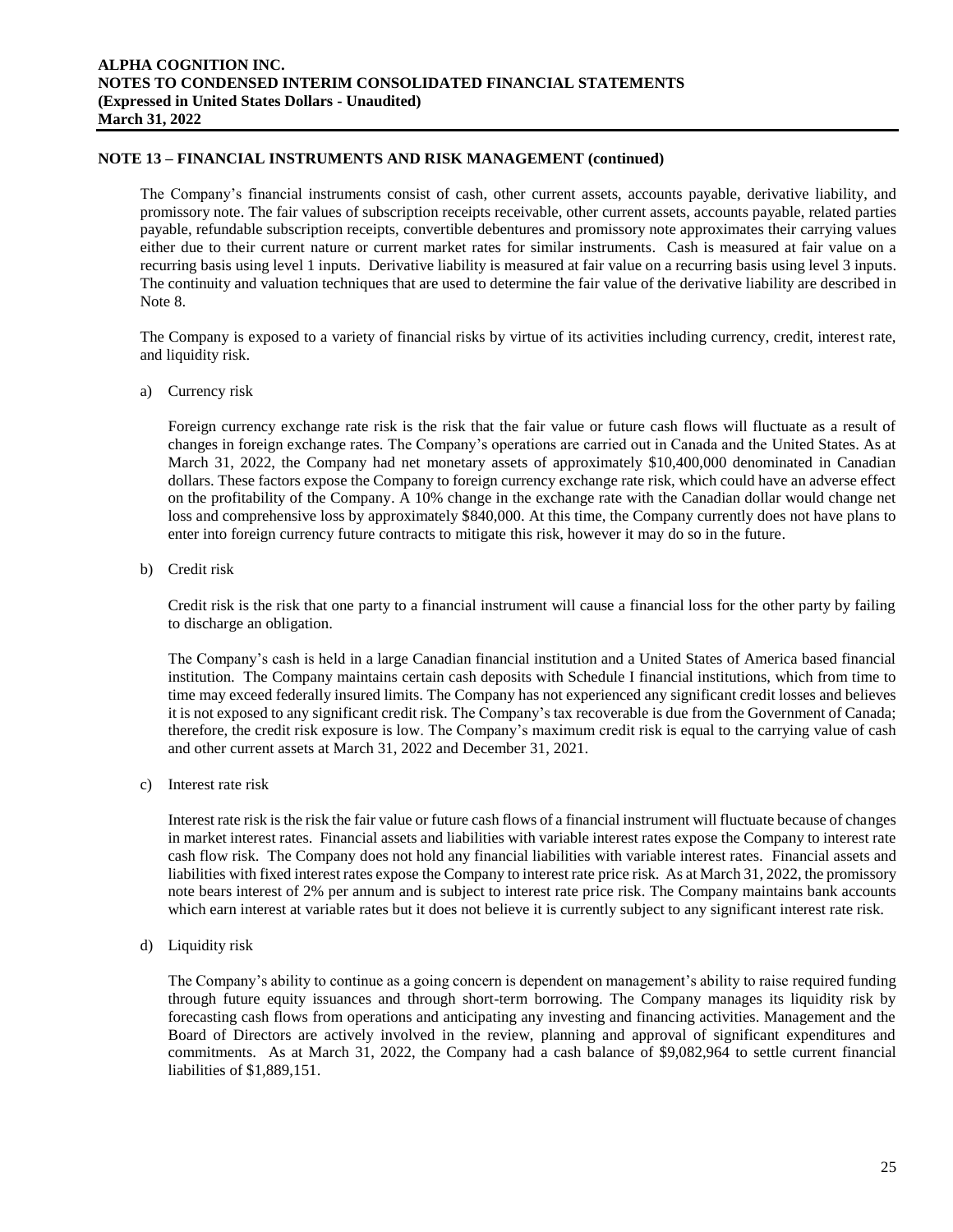# **NOTE 13 – FINANCIAL INSTRUMENTS AND RISK MANAGEMENT (continued)**

# d) Liquidity risk

Contractual undiscounted cash flow requirements for financial liabilities as at March 31, 2022 are as follows:

|                                          | $\leq$ 1 Year | $>1-3$ Years | Total     |
|------------------------------------------|---------------|--------------|-----------|
|                                          |               |              |           |
| Accounts payable and accrued liabilities | 781,627       | -            | 781,627   |
| Promissory note                          | 1,211,463     | -            | 1,211,463 |
|                                          | .993,090      | -            | 1,993,090 |

# **NOTE 14 – SUPPLEMENTAL DISCLOSURES WITH RESPECT TO CASH FLOWS**

|                                                                     | For the three months ended<br>March 31, |           |
|---------------------------------------------------------------------|-----------------------------------------|-----------|
|                                                                     | 2022                                    | 2021      |
|                                                                     |                                         |           |
| Supplemental non-cash disclosures                                   |                                         |           |
| Shares issued for funds previously received                         |                                         | 1,898,740 |
| Shares issued for conversion of convertible debentures and interest |                                         | 4,267,152 |
| Reallocation of fair value of share options upon exercise           | 206.382                                 |           |

# **NOTE 15 – SEGMENTED INFORMATION**

The Company currently operates in a single reportable operating segment, being the researching and developing pharmaceutical treatments for neurological diseases. Geographic information is as follows:

|                                                     |         | As at March 31, 2022 |         |  |
|-----------------------------------------------------|---------|----------------------|---------|--|
|                                                     |         | <b>United States</b> |         |  |
|                                                     | Canada  | of America           | Total   |  |
|                                                     |         |                      |         |  |
| Non-current assets other than financial instruments | 677.300 | 10.132               | 687.432 |  |

|                                                     |         | As at December 31, 2021 |              |  |
|-----------------------------------------------------|---------|-------------------------|--------------|--|
|                                                     |         | <b>United States</b>    |              |  |
|                                                     | Canada  | of America              | <b>Total</b> |  |
|                                                     |         |                         |              |  |
| Non-current assets other than financial instruments | 698,075 | 1.688                   | 709.763      |  |